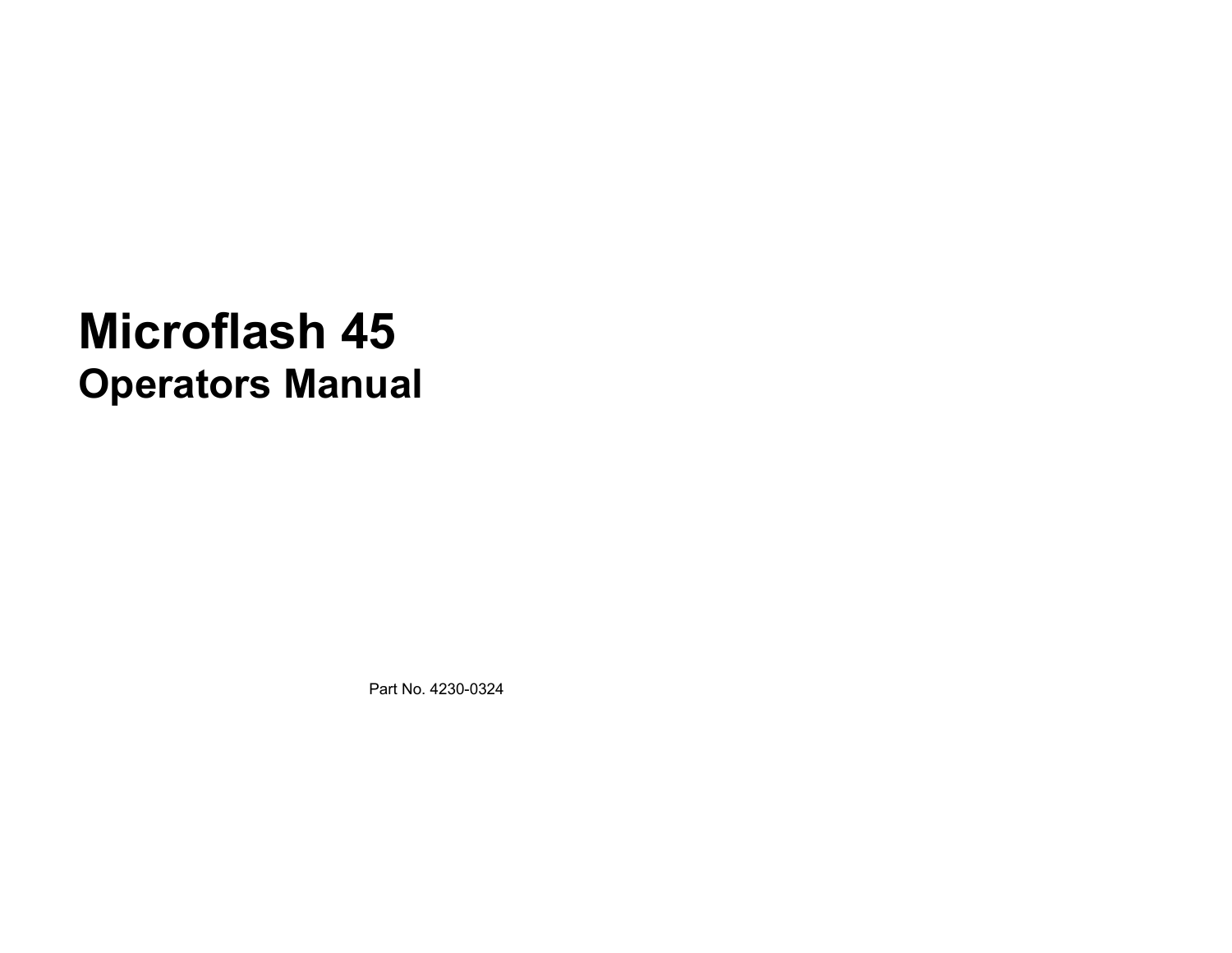# **TABLE OF CONTENTS**

| <b>3. STARTING UP/CHARGING THE</b> |
|------------------------------------|
|                                    |
|                                    |
|                                    |
|                                    |
|                                    |
|                                    |
|                                    |
|                                    |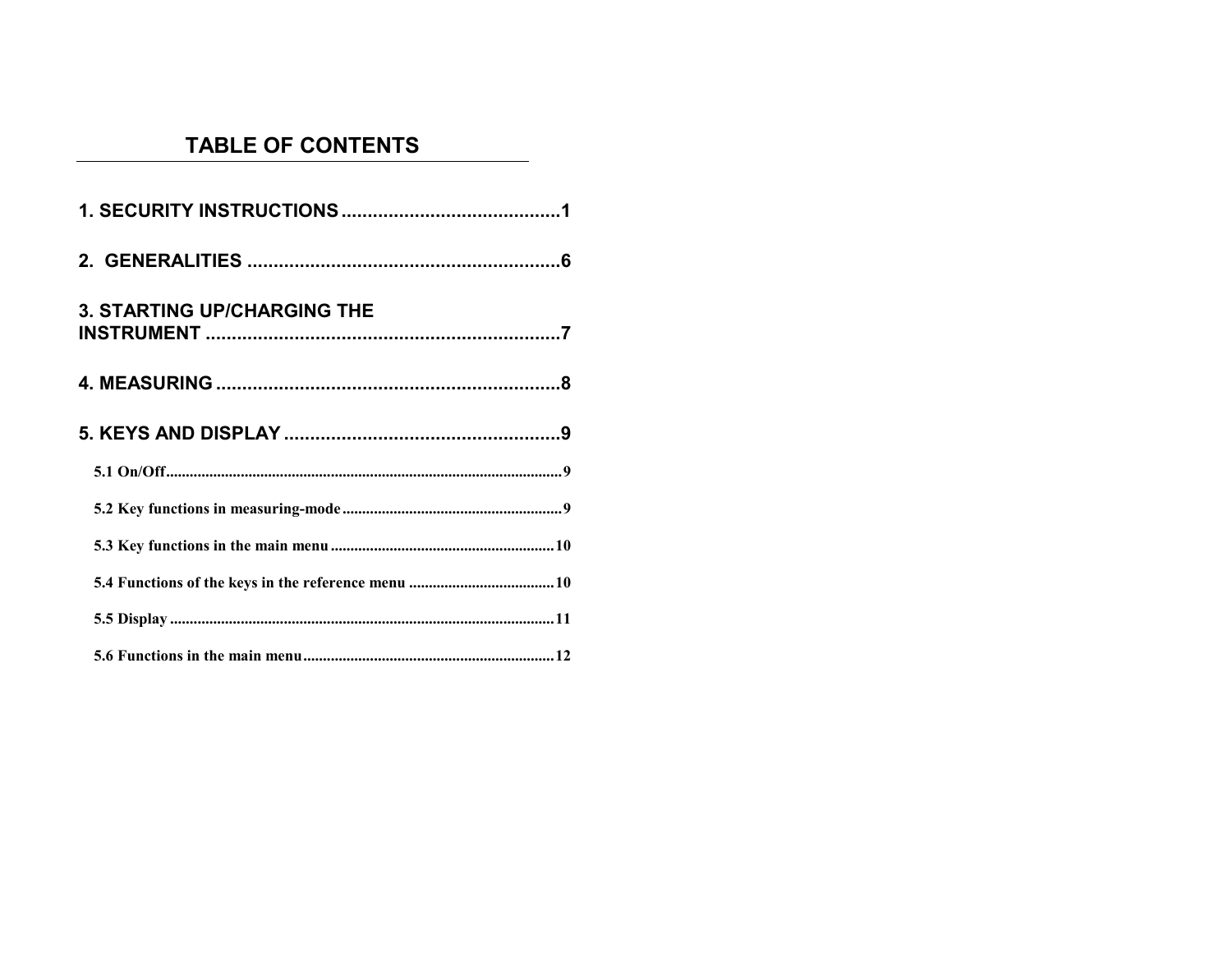# **6. MEASURING ABSOLUTE VALUES**

| 7. COMPARISON MEASUREMENTS (AL*,                     |
|------------------------------------------------------|
|                                                      |
| 7.2 Measuring with several references (REF           |
| 7.3 Measurements with fixed references (REF          |
| 7.4 Measuring a reference from the LIBRARY (REF      |
| 7.5 Measuring with several references from the       |
| 8. WORKING WITH THE REF LIBRARY22                    |
|                                                      |
| 8.2 Transmission of data reference to DCI Colortools |
| 8.3 Transfer of data references from ColorTools      |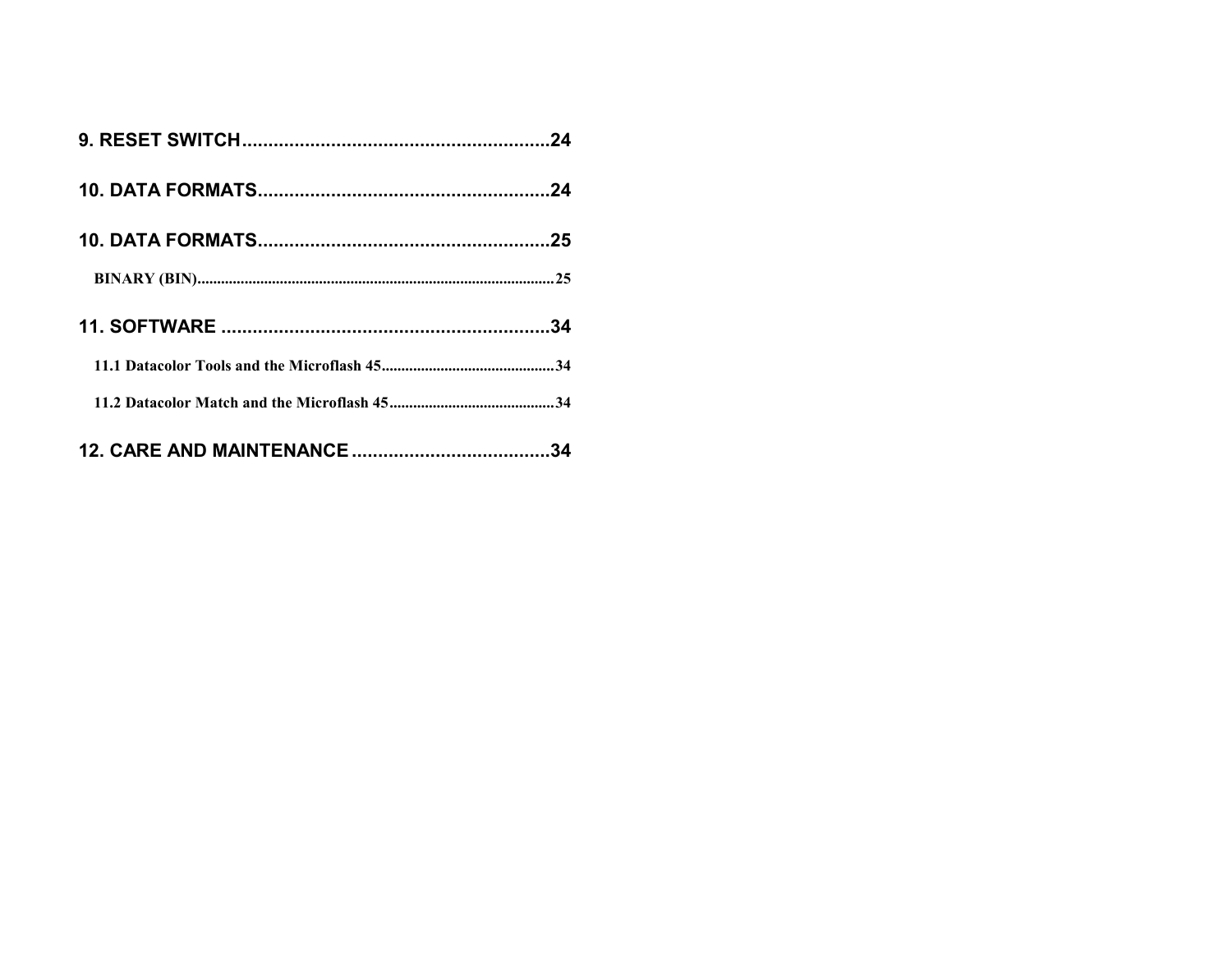# **1. Security instructions**

#### **Please note:**

- The instrument should only be used by trained persons following the instructions of the user's manual.
- Do not use the instrument in rooms having a temperature over 40°C or next to explosive sectors.
- Make sure that no liquid or vapors can get into the instrument.
- Use only the charger delivered with the instrument and make sure that the voltage indicated on the charger corresponds to the main voltage.
- Use only original accessories (data cable, charger, etc.)
- Use only original packing for transport.
- Use only the white calibration standard delivered with the instrument for white calibration. The number on the white standard must be the same as the number indicated on the instrument.
- Do not open the instrument yourself. A nonauthorized opening of the instrument could cause damage and cancels the warranty.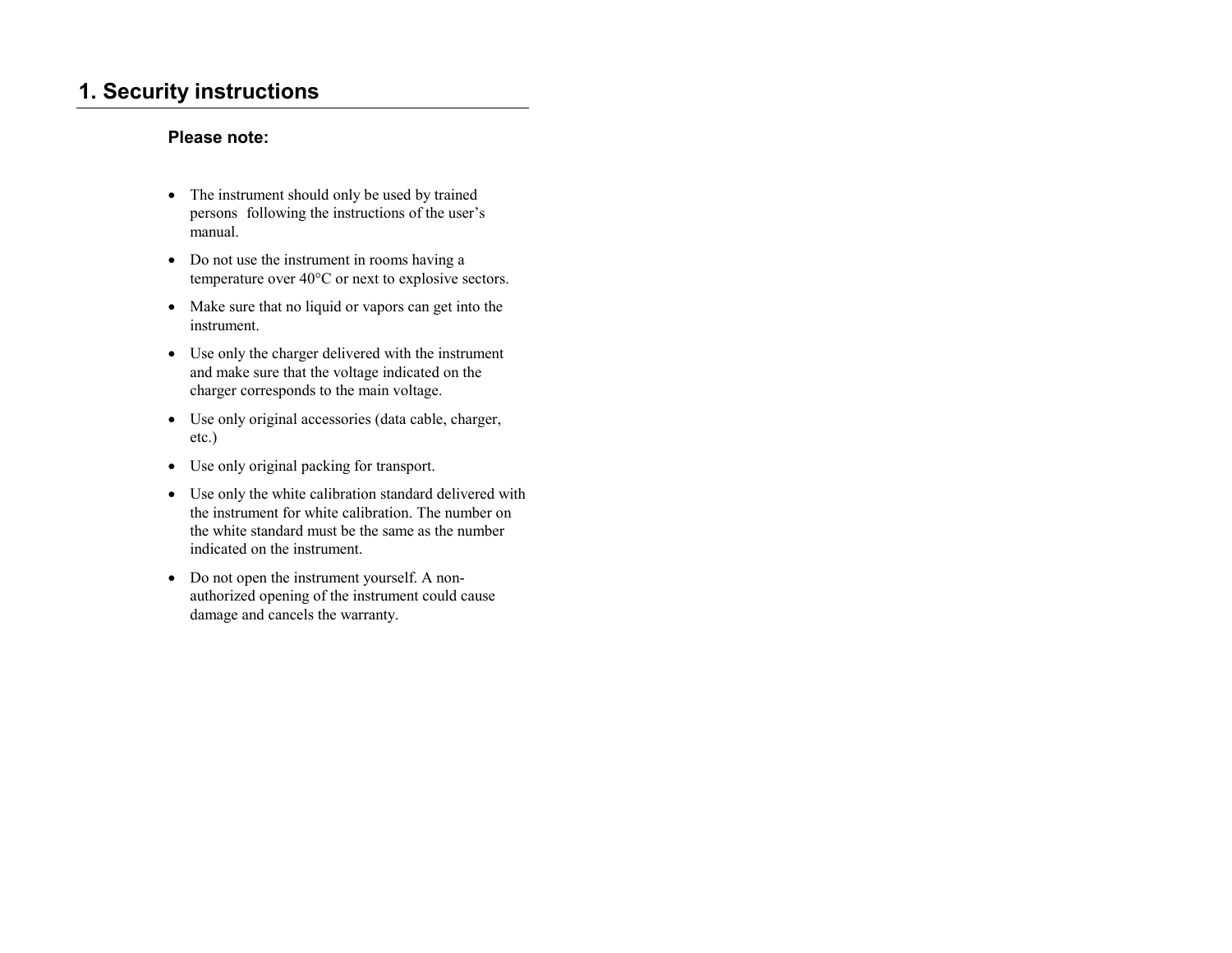# **2. Generalities**

Extremely easy handling is the characteristic of the Microflash 45 spectrophotometer. The new design principle of its measuring unit allows an exact positioning on the measuring patch. During measurement the positioning is visible and can be checked. This is particularly helpful for measurements on testforms.

The measuring unit of the MF45 is a high precision monolithic grating-diode-array. The holographic grating and the diode array form a fixed and long lasting adjusted unit.

The MF45 has no moving parts. Therefore, the instrument is not only wear resistant, but also sturdy and ideal for use in extreme conditions.

Four function keys and the self-explanatory menu make using the instrument very easy.

The Microflash 45 spectrophotometer calculates all important characteristics for colorimetry, such as **X Y Z** tristimulus values, the chromaticity coordinates **x y Y**, the characteristic values of the color spaces **L\*a\*b\*** and **L\*u\*v\*** as well as the **L\*C\*h\*-values** and the corresponding difference values with the ∆**E-value**. Other functions such as the measurement of **metamerism**, **whiteness** and **yellowness** are also available. The remission values are measured in a wave length of **380 nm to 780 nm** in steps of **10 nm** and are indicated in display in numerical or graphical form.

 The MF45 allows memorization of colorimetric and spectral data for **500 references** and can exchange the data stock of the computer through the bi-directional interface. This allows working with complete color data files.

The Microflash 45 has been designed specifically to work with the complete range of Datacolor International Quality Control and Color Matching software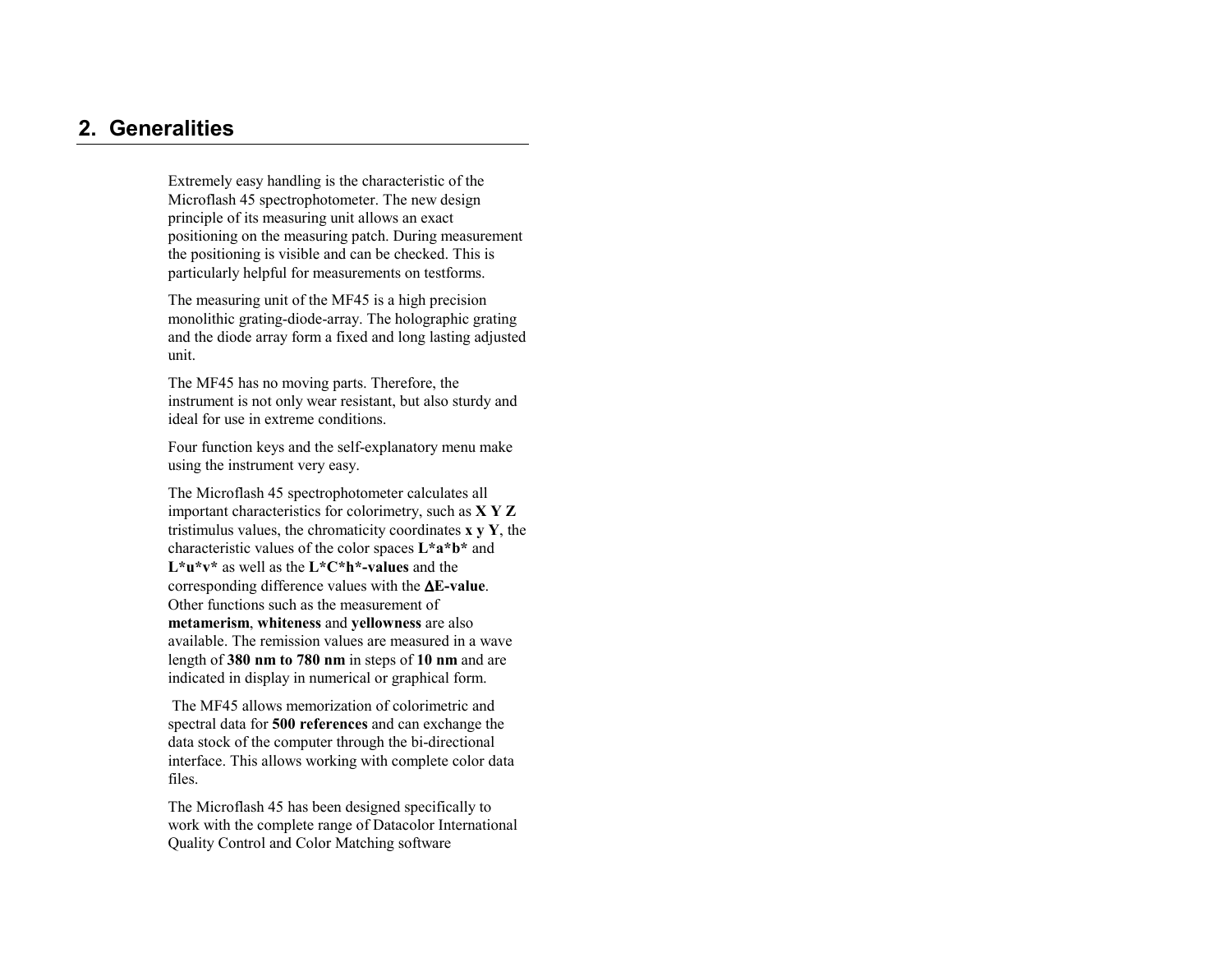# **3. Starting up/Charging the instrument**

- Check whether the power supply has the same voltage as indicated on the identification plate of the charger unit.
- Connect the charger and charge the MF45 for at least half an hour.

The instrument is then ready for use.

The Microflash 45 is equipped with the non-polluting rechargeable NiMH batteries. There is no danger of overcharging. The charging current begins high, gradually becomes lower and eventually compensates only the self-discharge of the batteries. Therefore, the MF45 can be permanently placed on the charger and always be ready for use.

The fully charged battery allows more than 10,000 measurements. When the battery is nearly discharged, LOW BATTERY is indicated in the display, which means that the instrument must be recharged. The instrument can be used again after about a 10 minute recharging.

The full charge is reached after 4 hours.  $C = 100 \%$  on the instrument display indicates that the full capacity is reached.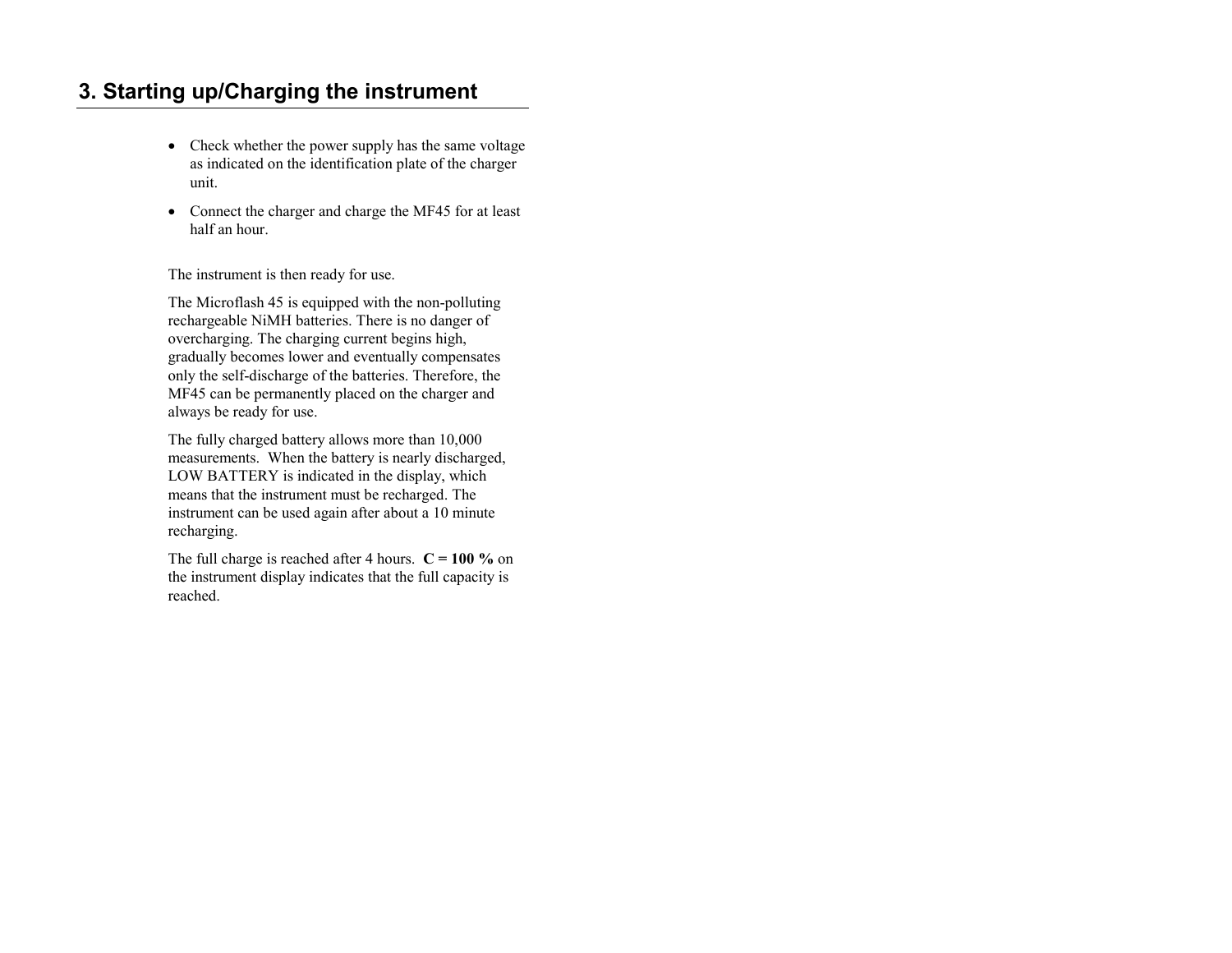# **4. Measuring**

• Position the MF45 on the measuring patch after switching it on. Start measurement with the black round button **(Start Key)** on the side of the instrument.

The remission values are indicated with 4 decimals. That is why a high precision is required from the instruments. The measuring samples and the measurements themselves need to be prepared carefully in order to get reliable measuring results.

The sample should be placed flat on a hard surface. Avoid stapling several printing sheets together. Chose a regular white or grey surface to allow transparent samples to be measured reliably.

If the sample is smaller than the base of the instrument, equalize the base of the instrument with a base as high as the sample. Do not press excessively on the instrument in order to avoid pressing the sample too much. The best way to measure is not to touch the instrument during measurement.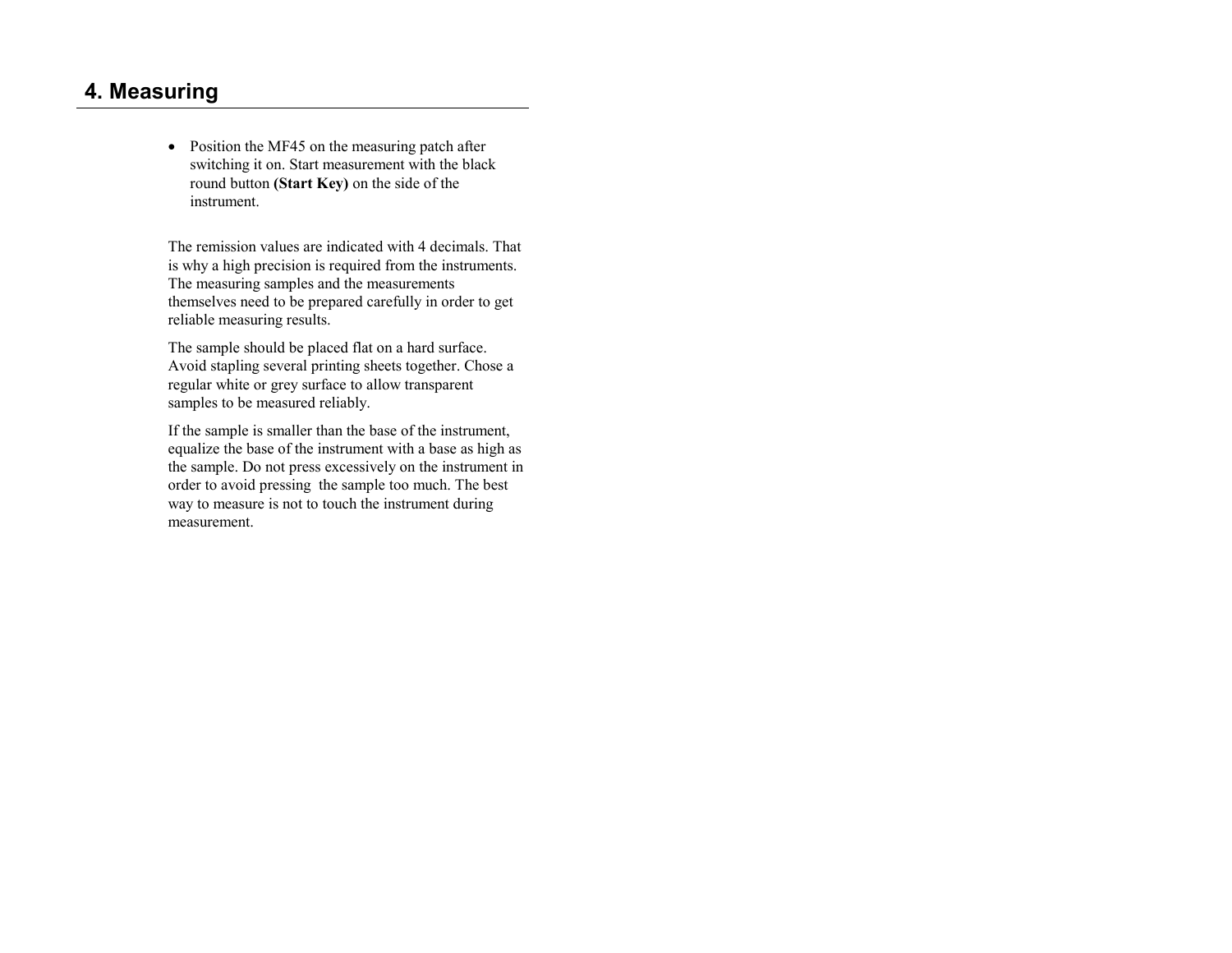# **5. Keys and display**

# **5.1 On/Off**

| I SWITCHING ON.      | Press the black start key     |
|----------------------|-------------------------------|
| <b>SWITCHING OFF</b> | Automatically after 3 minutes |



| <b>KEY START</b>             | Measure                                                                                                                                                 |
|------------------------------|---------------------------------------------------------------------------------------------------------------------------------------------------------|
| $J$ KEY (SEND)               | Transmission (send data to host computer)                                                                                                               |
| $\hat{\mathbf{L}}$ KEY (REF) | Open reference menu for comparison measurements<br>Position the cursor in the represented remission area<br>Go through the represented remission curves |
| $\Phi$ KEY (NEXT)            | Change display                                                                                                                                          |
| 日 KEY                        | Open and closes the main menu<br>Close the reference menu                                                                                               |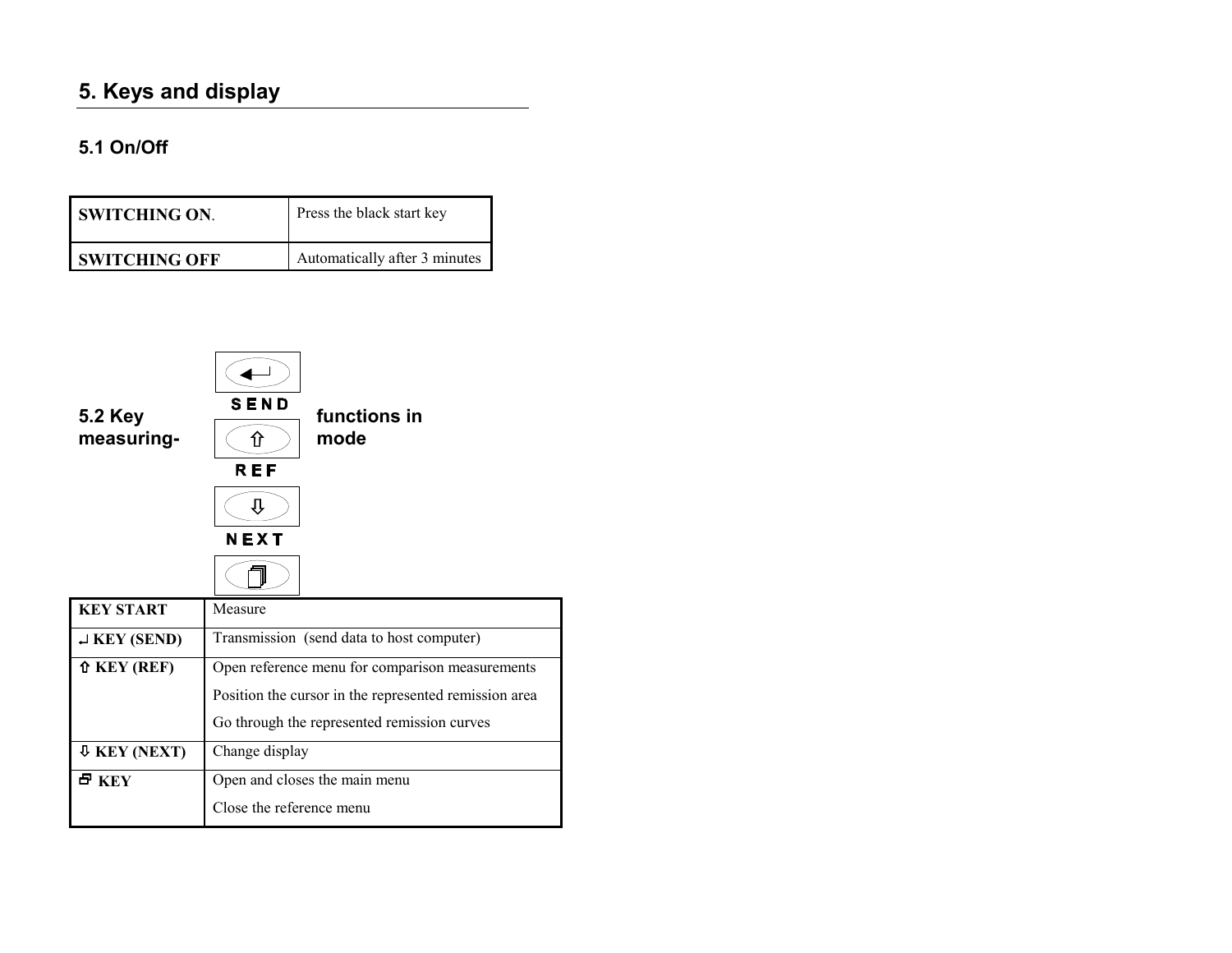# **5.3 Key functions in the main menu**

| <b>KEY START</b>             | No Function                                            |
|------------------------------|--------------------------------------------------------|
| $\cup$ KEY (SEND)            | Confirm the selection or open next menu                |
| $\hat{\mathbf{t}}$ KEY (REF) | Change the selection or increase the selected value    |
| $\Phi$ KEY (NEXT)            | Change the selection or decrease the selected value    |
| 리 KEY                        | Quit the menu or go back to the last level in the menu |

# **5.4 Functions of the keys in the reference menu**

| <b>KEY START</b>             | No function                                         |
|------------------------------|-----------------------------------------------------|
| $J$ KEY (SEND)               | Confirm the selection or open next menu             |
|                              | Switch off reference mode                           |
| $\hat{\mathbf{r}}$ KEY (REF) | Change the selection or increase the selected value |
| $\Phi$ KEY (NEXT)            | Change the selection or decrease the selected value |
| KEY                          | Quit the menu                                       |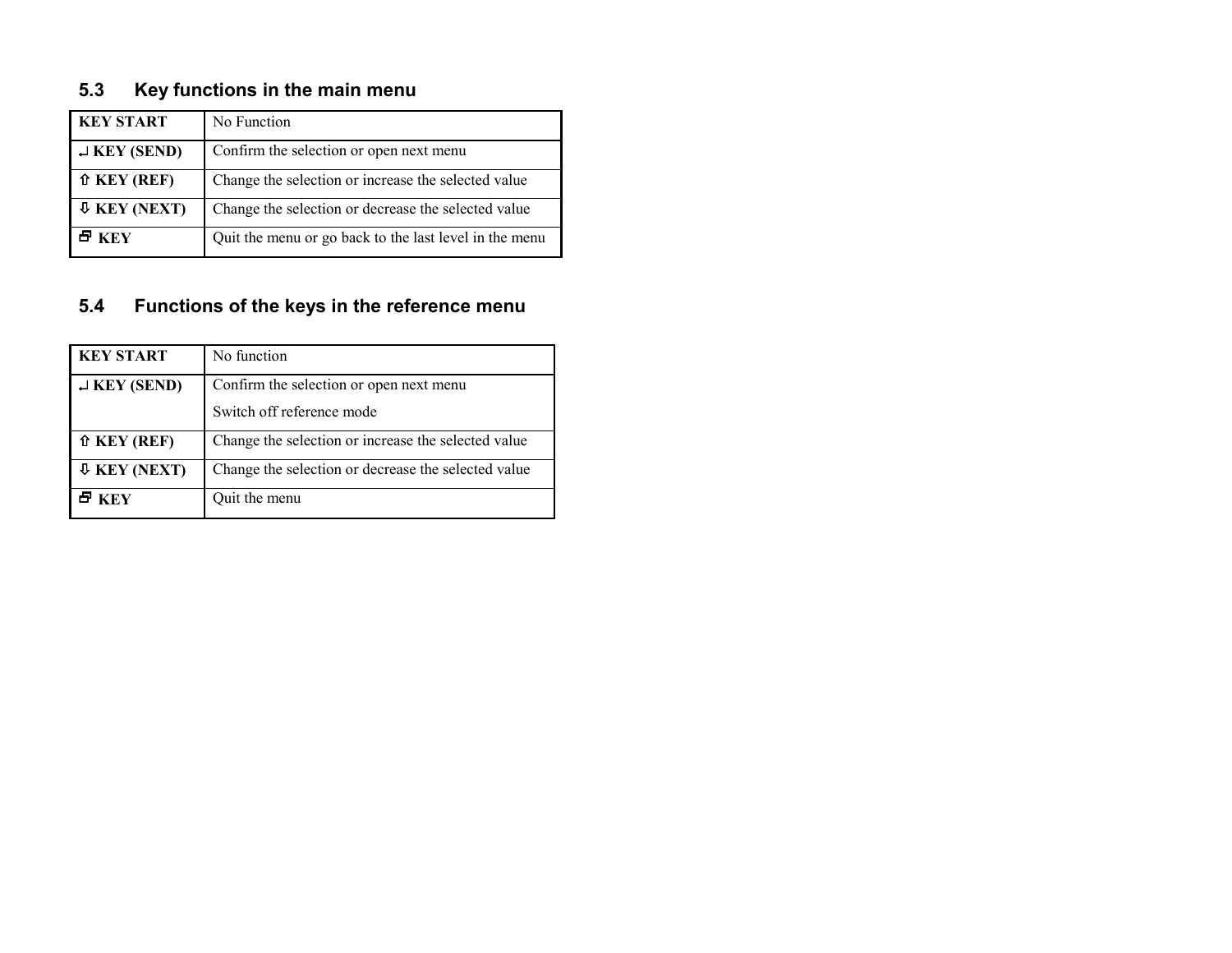## **5.5 Display**

Select the display with the  $\mathcal{P}$ key (NEXT).

| XYZ                        | X Y Z values.                                                                                                    |
|----------------------------|------------------------------------------------------------------------------------------------------------------|
| xyY                        | x y Y values.                                                                                                    |
| $L^*a^*b^*$                | $L^*$ a* $b^*$ values, with a selected reference additionally<br>$dE^*ab$ .                                      |
| $L^*C^*h^*$ ab             | $L^* C^* h^*$ (ab) values, with a selected reference additionally<br>$dE^*ab$ .                                  |
| $L^*u^*v^*$                | $L^*$ u* $v^*$ Werte, with a selected reference additionally<br>dE*uv.                                           |
| $L^*C^*h^*$ uv<br>$dE*uv.$ | $L^* C^* h^*$ (uv) values with a selected reference additionally                                                 |
| dE                         | $dE^*(ab)$ $dE^*(uv)$ $dE94$ $dECMC$ .                                                                           |
| Graph                      | Graphic representation of the remission values from 380nm<br>to 780nm.                                           |
|                            | The measuring value marked by the cursor is indicated in<br>display.                                             |
|                            | Change position of cursor with $\hat{U}$ KEY (REF).                                                              |
|                            | Short press $\Rightarrow$ Cursor moves to the right.                                                             |
|                            | Long press $\Rightarrow$ Cursor moves to the left.                                                               |
| <b>Remission</b>           | Numerical representation of remission values from<br>380nm to 780nm.                                             |
|                            | Change the display position with $\hat{U}$ KEY (REF).                                                            |
| <b>WB/WCIE</b>             | Whiteness according to Berger, whiteness according to CIE,                                                       |
| G1925                      | Yellowness/ G1925.                                                                                               |
| <b>Metamerie</b>           | Metamerie index for the illuminants D65 $\Leftrightarrow$ A, D50 $\Leftrightarrow$ A,<br>$C \Leftrightarrow A$ . |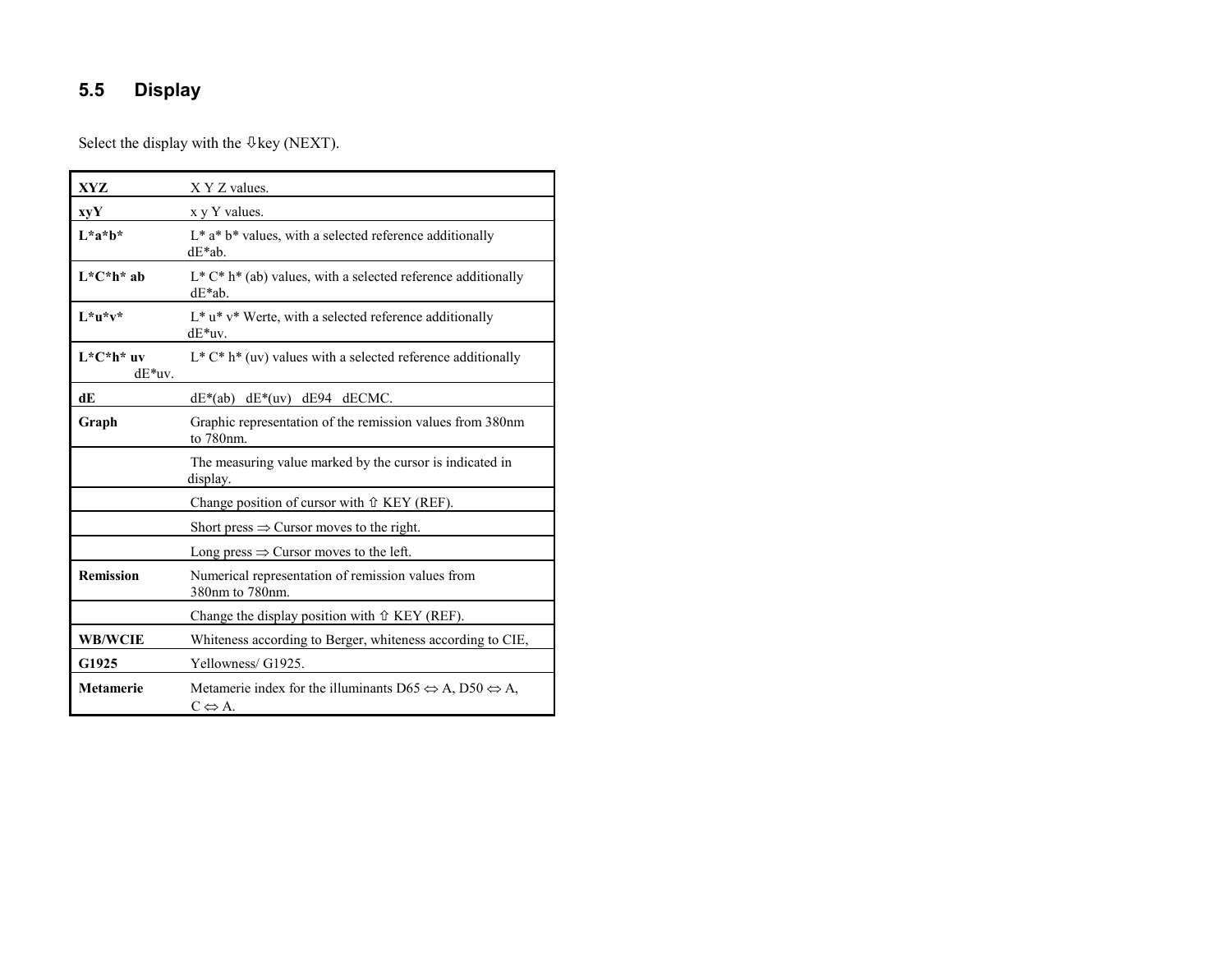## **5.6 Functions in the main menu**



| <b>Status</b><br><b>Display</b> | Display of the selected options and software version                                                                                              |
|---------------------------------|---------------------------------------------------------------------------------------------------------------------------------------------------|
| <b>Calibration</b>              | White calibration on the white standard                                                                                                           |
| <b>Display</b>                  | Switching on and off display options selected with the $\&$ KEY<br>(NEXT). Switching on and off with $\exists$ KEY (SEND).                        |
| Mode                            | Illuminants (A, C, D50, D65), Observers $(2^{\circ}, 10^{\circ})$ .                                                                               |
|                                 | Setting interface options, manual with $\cup$ KEY (SEND) or automatic<br>after each measurement.                                                  |
|                                 | Selection of the data format: Binary for special reception programs,<br>and DATAC for communication with all Datacolor International<br>programs. |
|                                 | Selection of language.                                                                                                                            |
| <b>REF</b>                      | Measuring LIBRARY-values.                                                                                                                         |
| <b>LIBRARY</b>                  | Transmission of all LIBRARY-values to a windows PC (with special<br>utility software).                                                            |
|                                 | Entering LIBRARY-values from a windows PC (with special utility<br>software).                                                                     |
| <b>Service</b>                  | RESET (measuring values, LIBRARY values, REF values and<br>function mode are deleted).                                                            |
|                                 | Display of ACCU power and temperature: Setting remission values<br>of the white standard (only after replacing white std)                         |
|                                 | Showing parameters of the spectrometer module                                                                                                     |
|                                 |                                                                                                                                                   |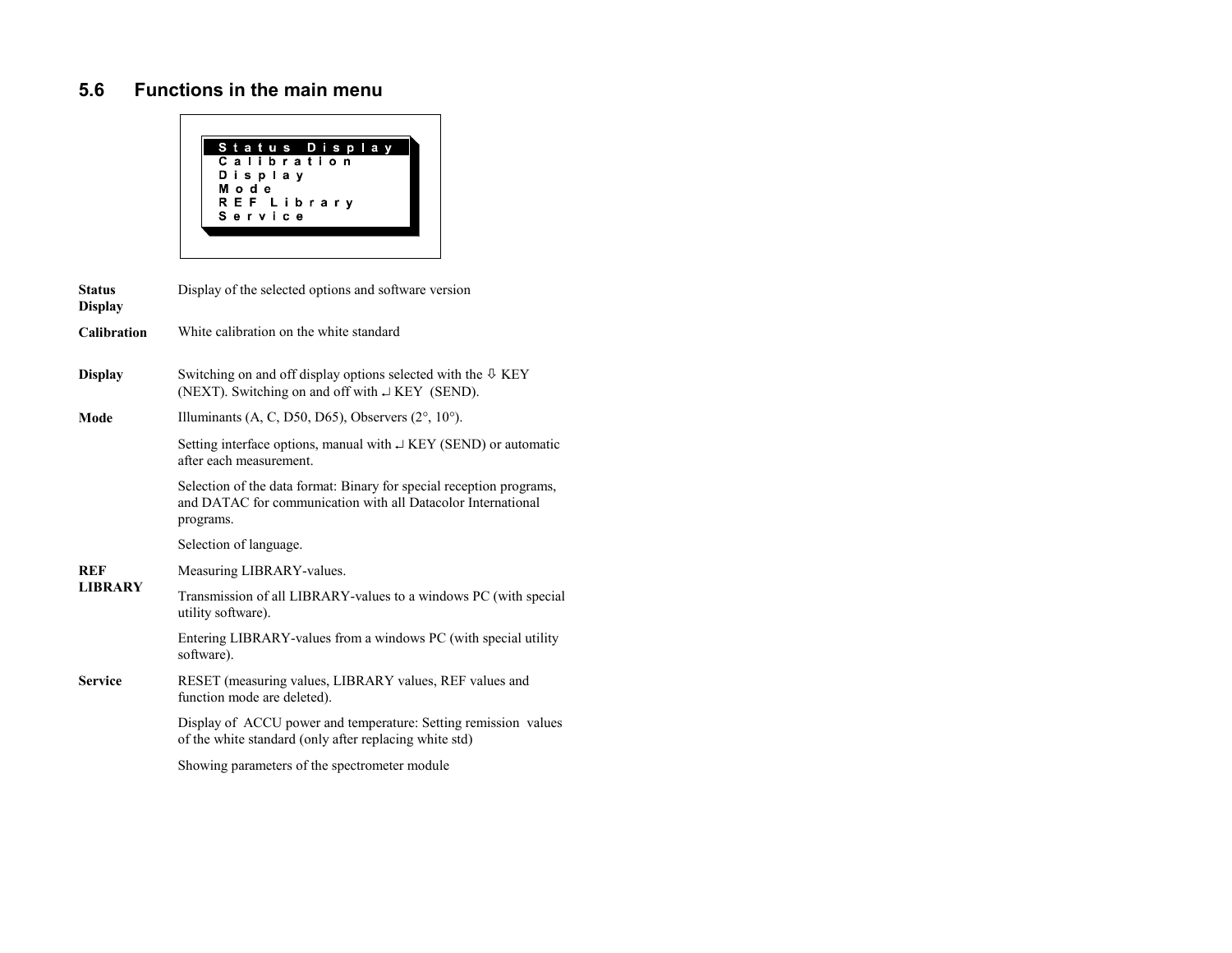# **6. Measuring absolute values (L\*a\*b\*,L\*u\*v\*,...)**

Absolute values are measured when the display shows no inverse display. (e.g. SAMPLE, REF or LIB). If such a display is indicated, the instrument is programmed for comparison measurements.

#### **6.1 Settings before measurements**

You can make the following settings, If necessary:

KEY (REF)

 $\cup$  KEY (SEND)

• Quit **Reference-mode** for comparison measurements



 $E$  KEY ↵ KEY (SEND)

Check the selected options in **Status display**.

| llluminant            | D 6 5<br>$\bullet$<br>$10$ |
|-----------------------|----------------------------|
| Angle<br>COM mode MAN |                            |
| COM protoc BIN        |                            |
| Version               | $3 \t02$                   |
| 310796<br>Date        |                            |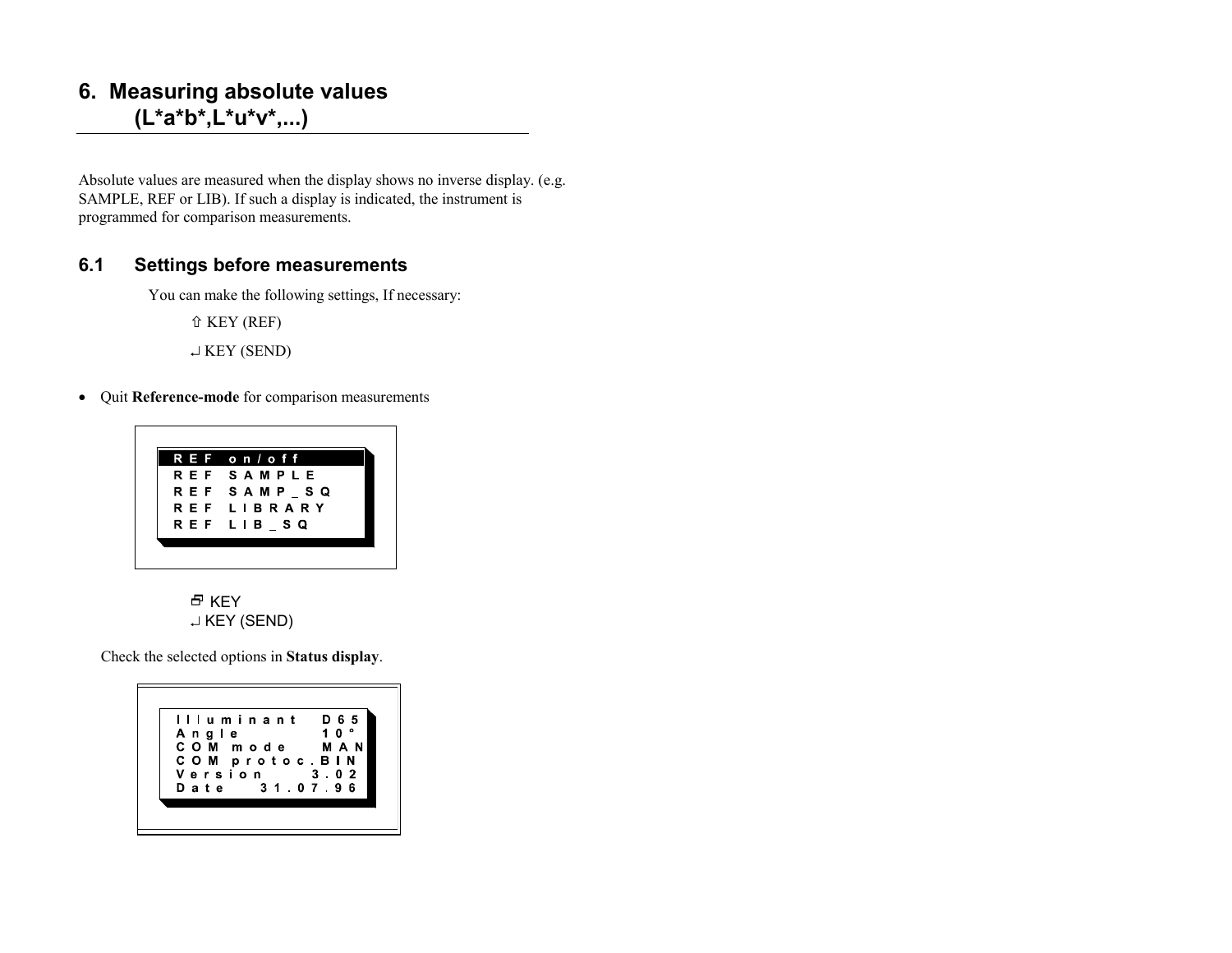$\bullet$  You can change the selected options in **Mode** in the main menu, if necessary.

> <sup>日</sup> KEY - KEY (NEXT, 3 TIMES) ↵ KEY (SEND)  $\hat{E}$  KEY (REF)



• You can change display layout in **Display** in the main menu, if necessary.

> 日 KEY - KEY (NEXT, 2 TIMES) ↵ KEY (SEND) û KEY& ↓ KEY(REF) to scroll through display

Press the  $\perp$  key (SEND) to toggle ON/OFF.

| X Y Z                         | o n |
|-------------------------------|-----|
| x y Y                         | o n |
| $*$ a $*$<br>Г<br>$\ast$<br>b | o n |
| L * C * h * a b               | o n |
| $L * u * v *$                 | off |
| L * C * h * u v               | off |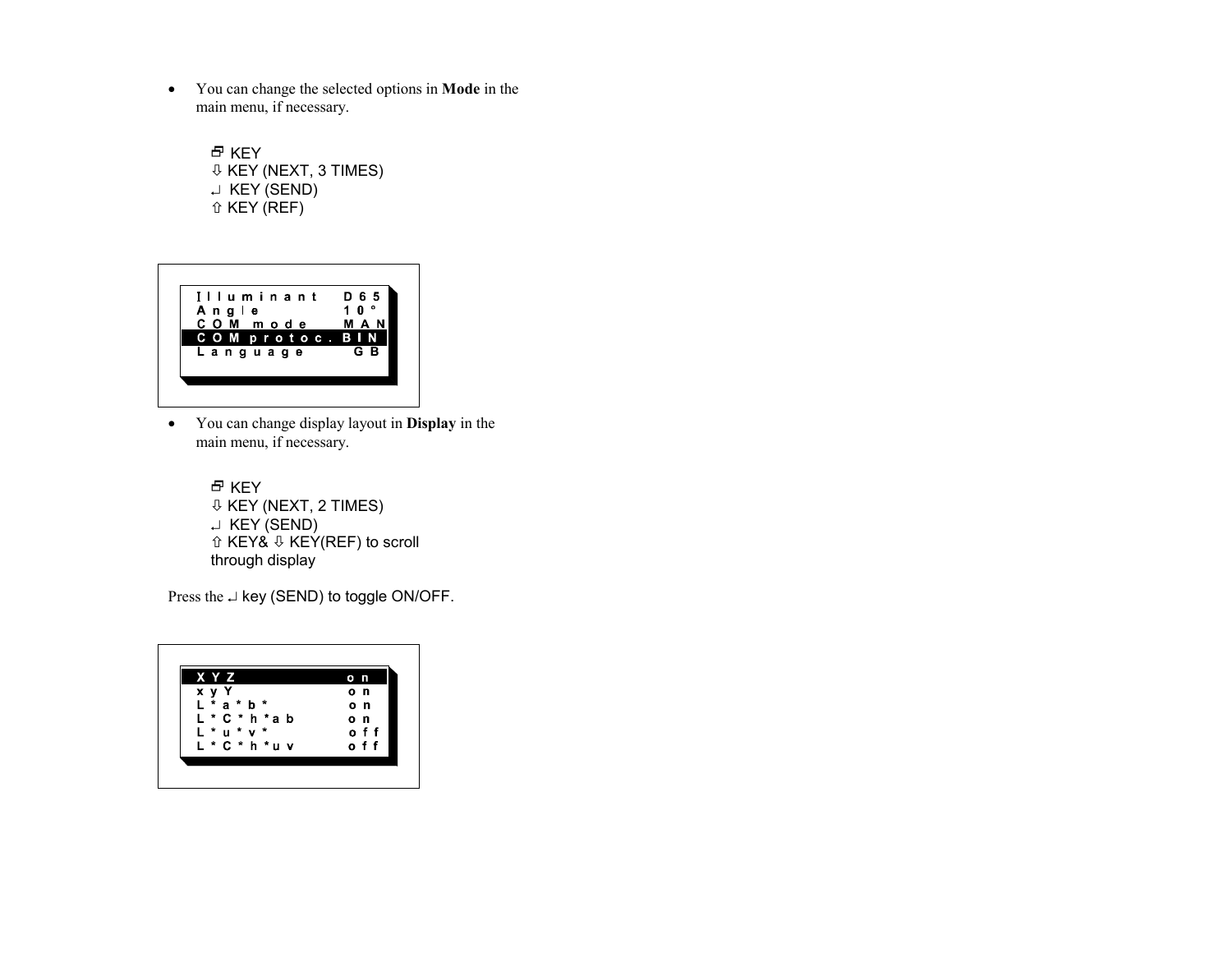# **6.2 Calibration**

Calibrate only if the prior calibration was uncertain. Use the white standard delivered with the instrument.

 $E$  KEY - KEY (NEXT) ↵ KEY (SEND)



# **6.3 Measuring**

 Position the instrument on the sample and start measurement. Select the appropriate display.

> START KEY - KEY (NEXT)

|           | D <sub>65</sub> |         |       |  | 10° |  |
|-----------|-----------------|---------|-------|--|-----|--|
| L * :     |                 |         | 56 82 |  |     |  |
| $b$ $*$ : |                 | 35.16   |       |  |     |  |
| $a^*$ :   |                 | 4 3 5 2 |       |  |     |  |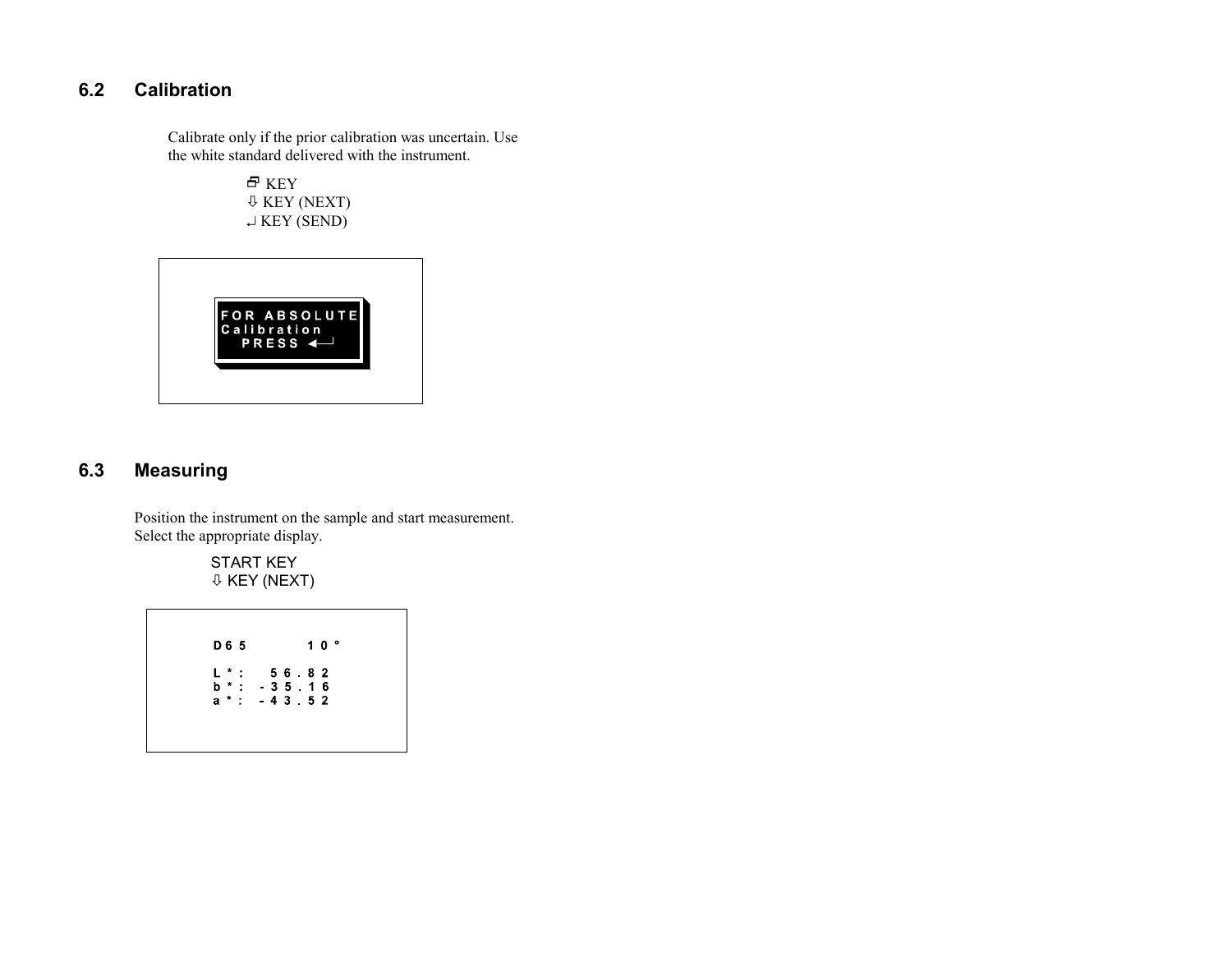After measurements you can use other functions.

- Data transmisssion  $\perp$  KEY (SEND)
- Change cursor position in the remission curves

 $\hat{U}$  KEY (REF) short press  $\Rightarrow$  Moving to the right  $\hat{U}$  KEY (REF) long press  $\Leftrightarrow$  Moving to the left



•Changing display of numerical remission values

 $\hat{U}$  KEY (REF)

| $R(380) = 0.0569$ |  |  |  |  |  |  |  |
|-------------------|--|--|--|--|--|--|--|
| $R(390) = 0.1060$ |  |  |  |  |  |  |  |
| $R(400) = 0.1902$ |  |  |  |  |  |  |  |
| $R(410) = 0.3275$ |  |  |  |  |  |  |  |
| $R(420) = 0.4288$ |  |  |  |  |  |  |  |
| $R(430) = 0.5066$ |  |  |  |  |  |  |  |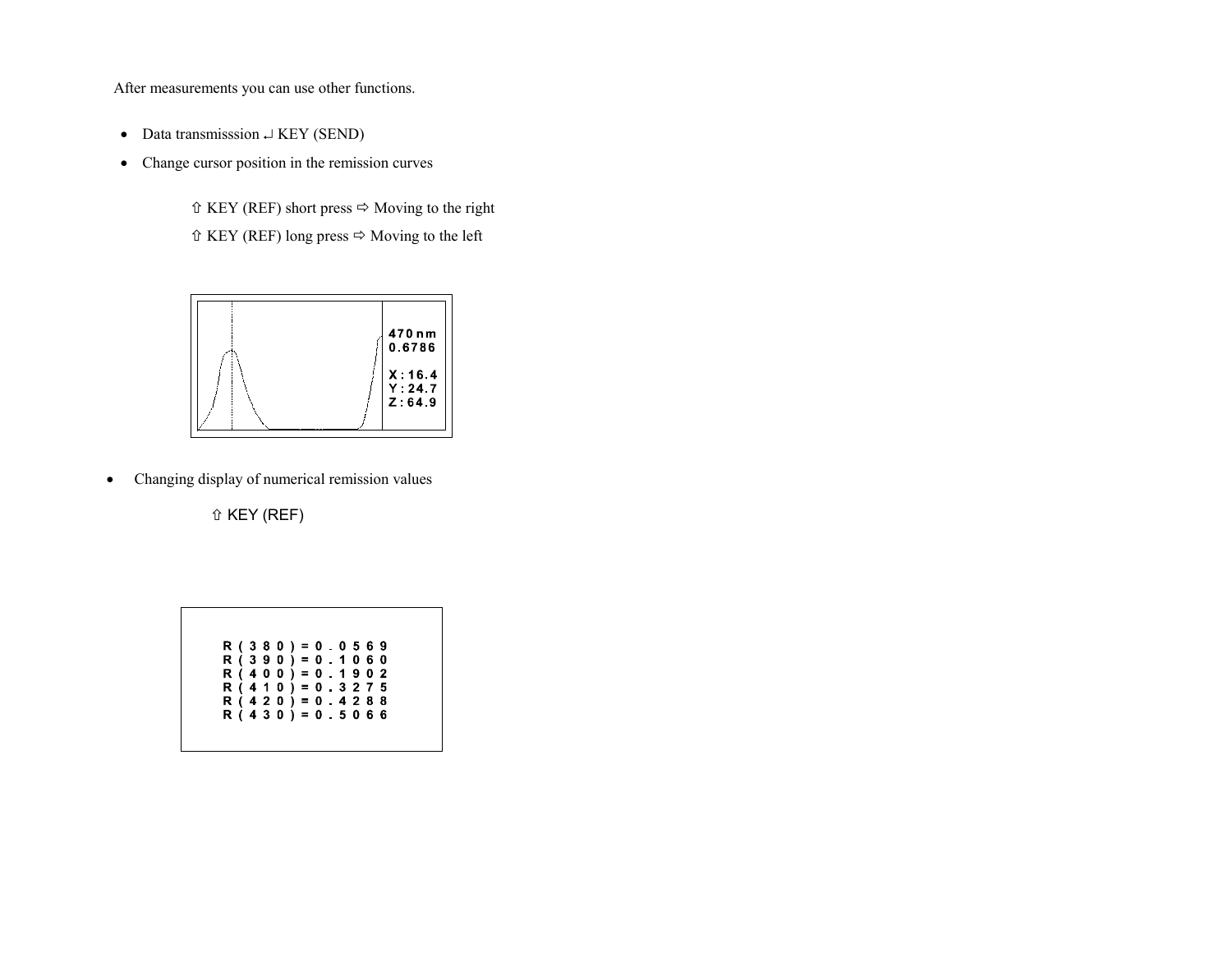# **6.4 Measuring metamerism**

The metamerie-index of a sample (SAMPLE) relates to a reference (REF) measured for the illuminants D65, D50, C in comparison with illuminant A.

• Select **Metamerie** in display. -KEY (NEXT)

• Select **REF** and measure the reference.

 KEY (REF) START KEY

|     |  |  | METAMERIE                                        |  |  |  |
|-----|--|--|--------------------------------------------------|--|--|--|
|     |  |  | M ( D 6 5 , A ) : 0 . 0 0<br>M (D 5 0, A): 0 0 0 |  |  |  |
|     |  |  | M(C, A): 0.00                                    |  |  |  |
| REF |  |  |                                                  |  |  |  |

• Select **SAMPLE** and measure the sample.

û KEY (REF)<br>START KEY

| M ( D 6 5 , A ) : 1 . 7 6                   |
|---------------------------------------------|
| $M$ (D 5 0 , A ) : 1 . 3 7<br>M(C, A): 1.84 |
|                                             |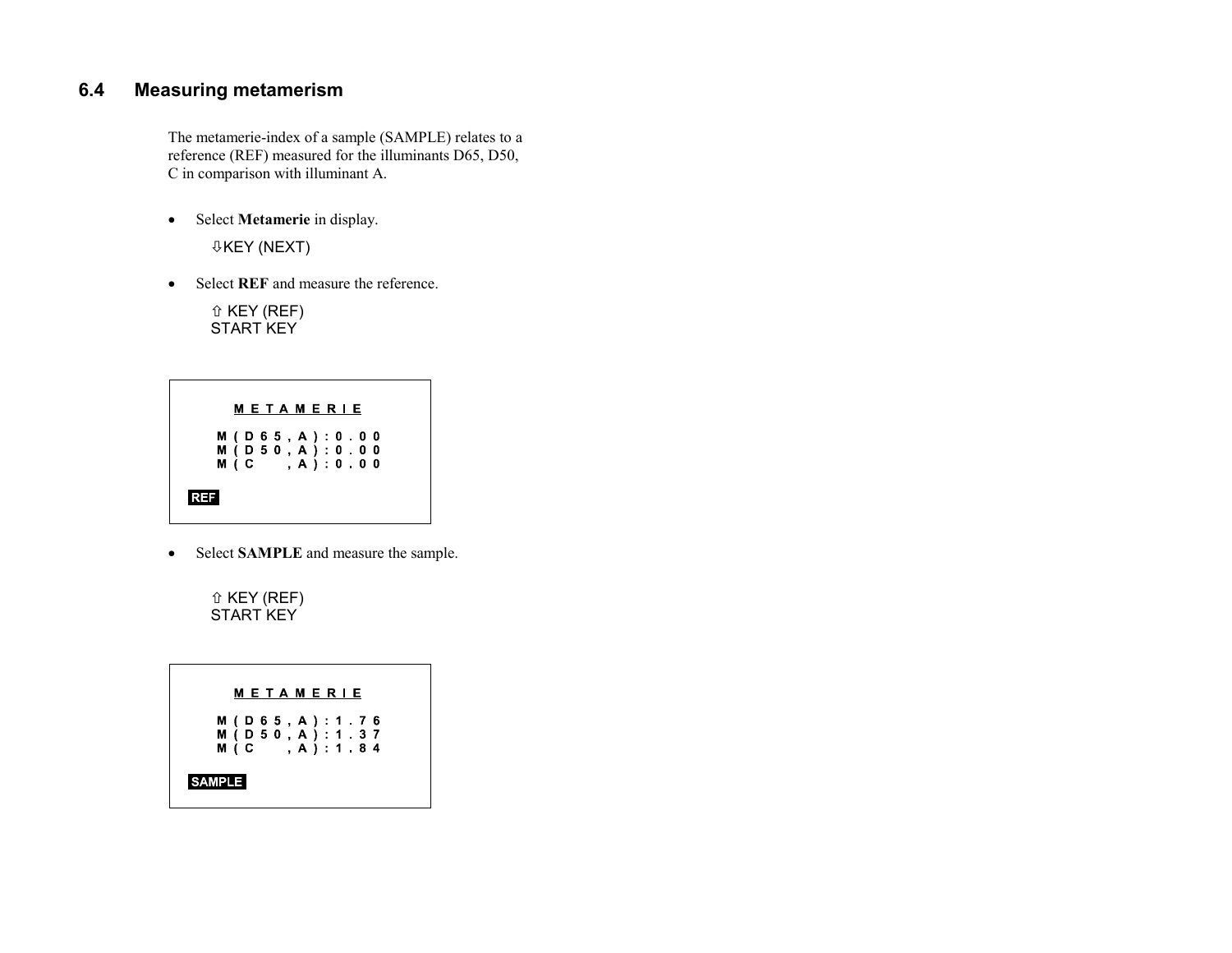# **7. Comparison measurements (**∆**L\*,** ∆**a\*,** ∆**b\*,** ∆**E\*ab, .....)**

The instrument is set for comparison measurements if inverse measuring mode is indicated in the first line of the display.



# **7.1 Settings before measuring and calibration**

You can make the presettings described under**Measurements of absolute values; 6.2, 6.3 and 6.4.**

## **7.2 Measuring with several references (REF SAMPLE)**

- Select **REF SAMPLE** in the reference menu. You return automatically to the measuring mode.
	- $\hat{U}$  KEY (REF) - KEY (NEXT) ↵ KEY (SEND)



• First measure the reference (REF) and then the sample (SAMPLE).

START KEY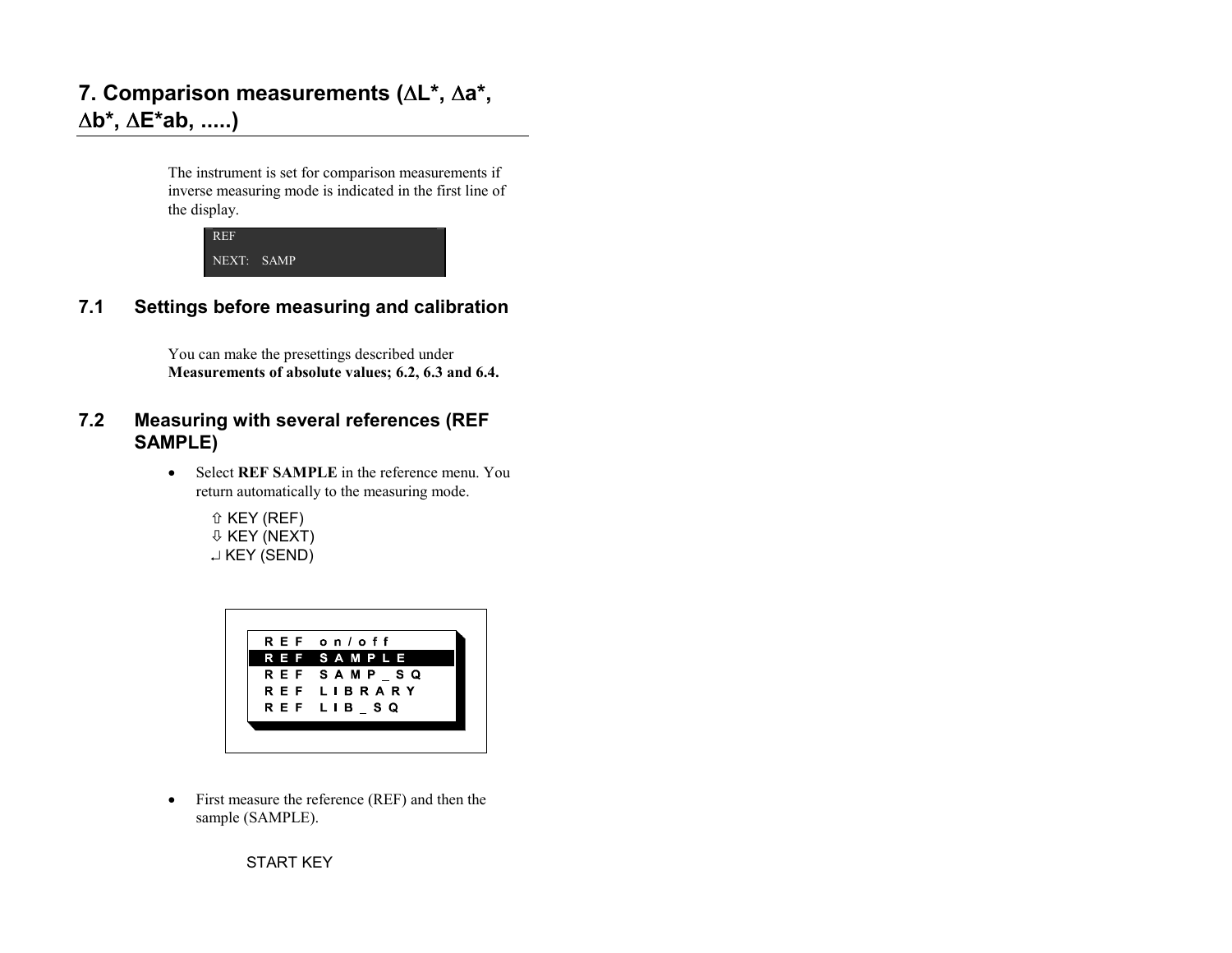The SAMPLE values and REF values are indicated in the display, together with the SAMPLE values and the ∆- values. Alternative measurements of the reference and sample can be repeated as often as needed.

## **7.3 Measurements with fixed references (REF SAMP\_SQ)**

You can enter 1 to 10 references before you measure the samples. The automatically memorized references can be used as **Sequence (SQ)** as often as needed.

• Select the **REF SAMP\_SQ** mode in the reference menu. Measure the references in the sub-menu then go back to the mesuring mode.

> $\hat{U}$  KEY (REF) - KEY (NEXT, 2 TIMES) ↵ KEY (SEND) <sup>日</sup> KEY



 $\bullet$ Measure the samples in the order of sequence.

START KEY

The SAMPLE values and the ∆-values are indicated, as well as the sequence number of the sample measured last. The references memorized as a sequence can be overwritten by a new measurement.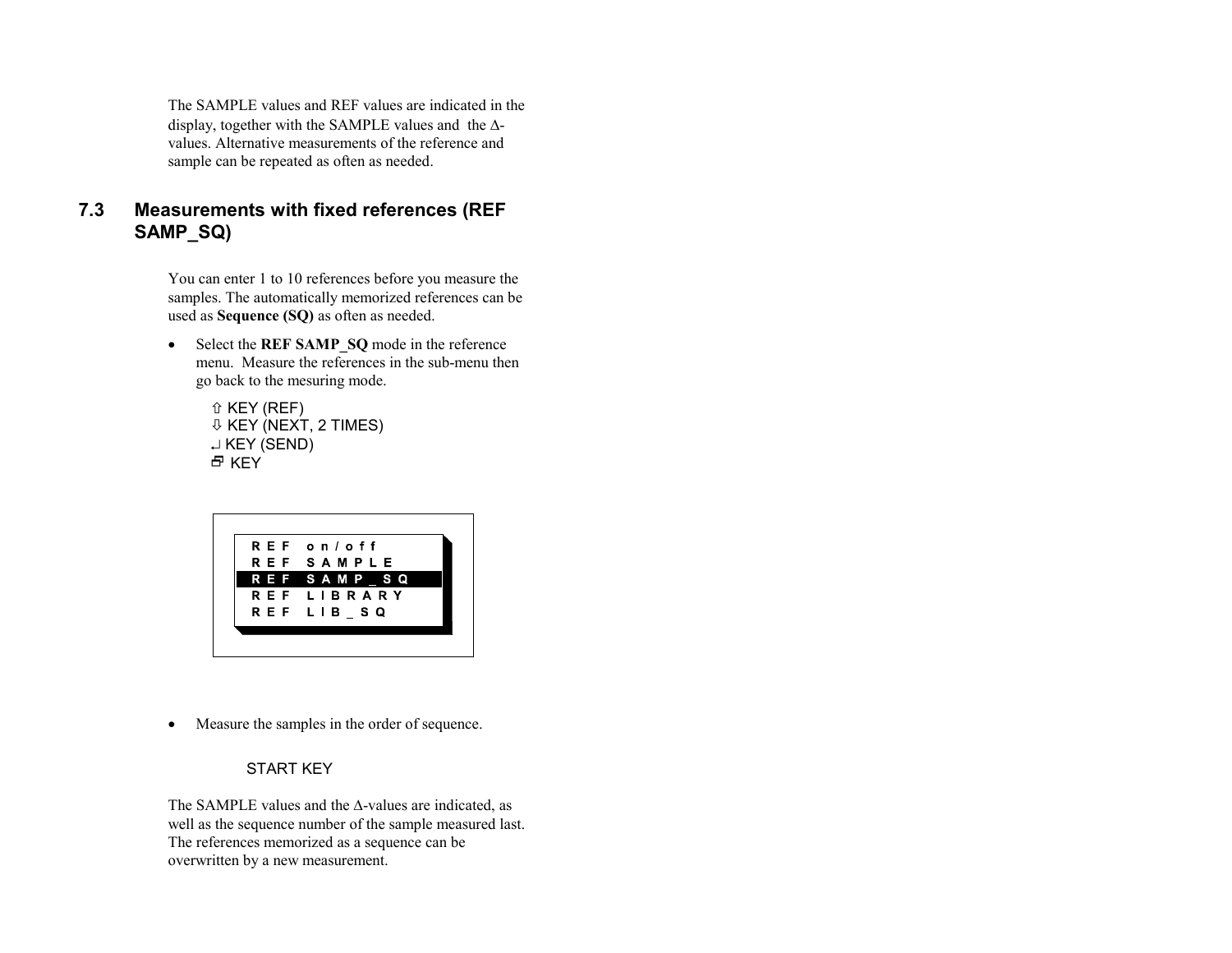## **7.4 Measuring a reference from the LIBRARY (REF LIBRARY)**

You can use a reference from the LIBRARY for comparison measurements.

• Select the **REF LIBRARY** mode in the reference menu.

> $\hat{U}$  KEY (REF) - KEY (NEXT, 3 TIMES) ↵ KEY (SEND)



Select the desired **REF Nr.** in the submenu, then return to the measuring mode.

•Measure the sample.

START KEY

The display indicates the SAMPLE values and the ∆-value as well the LIBRARY number of the reference.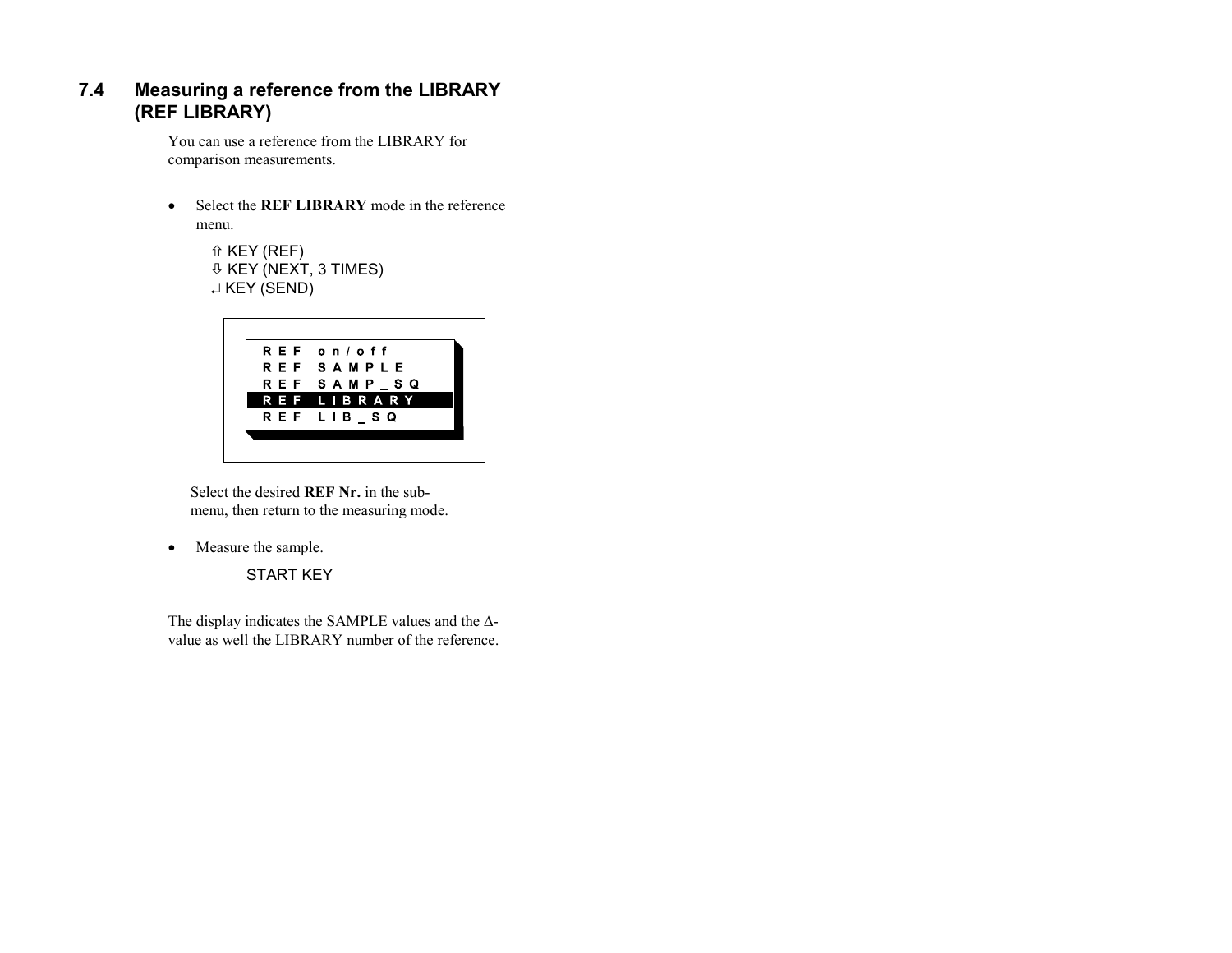## **7.5 Measuring with several references from the LIBRARY (REF LIB\_SQ)**

It is possible to use 1 to 10 references for one **Sequence (SQ)** from the **LIBRARY**. You can use the selected sequence as often as desired.

Select the **REF LIB\_SQ** mode in the reference menu and select the sequence in the submenu. It is possible to attribute a definite reference from the LIBRARY to any sequence number. Return to the measuring mode.





 $\bullet$ Measure the samples in the order of the sequence.

#### START KEY

The display indicates the SAMPLE values and the ∆ values. The sequence number of the last measured reference, the sequence number of the next reference as well as the LIBRARY number of the reference are indicated. The sequence can be used as often as needed .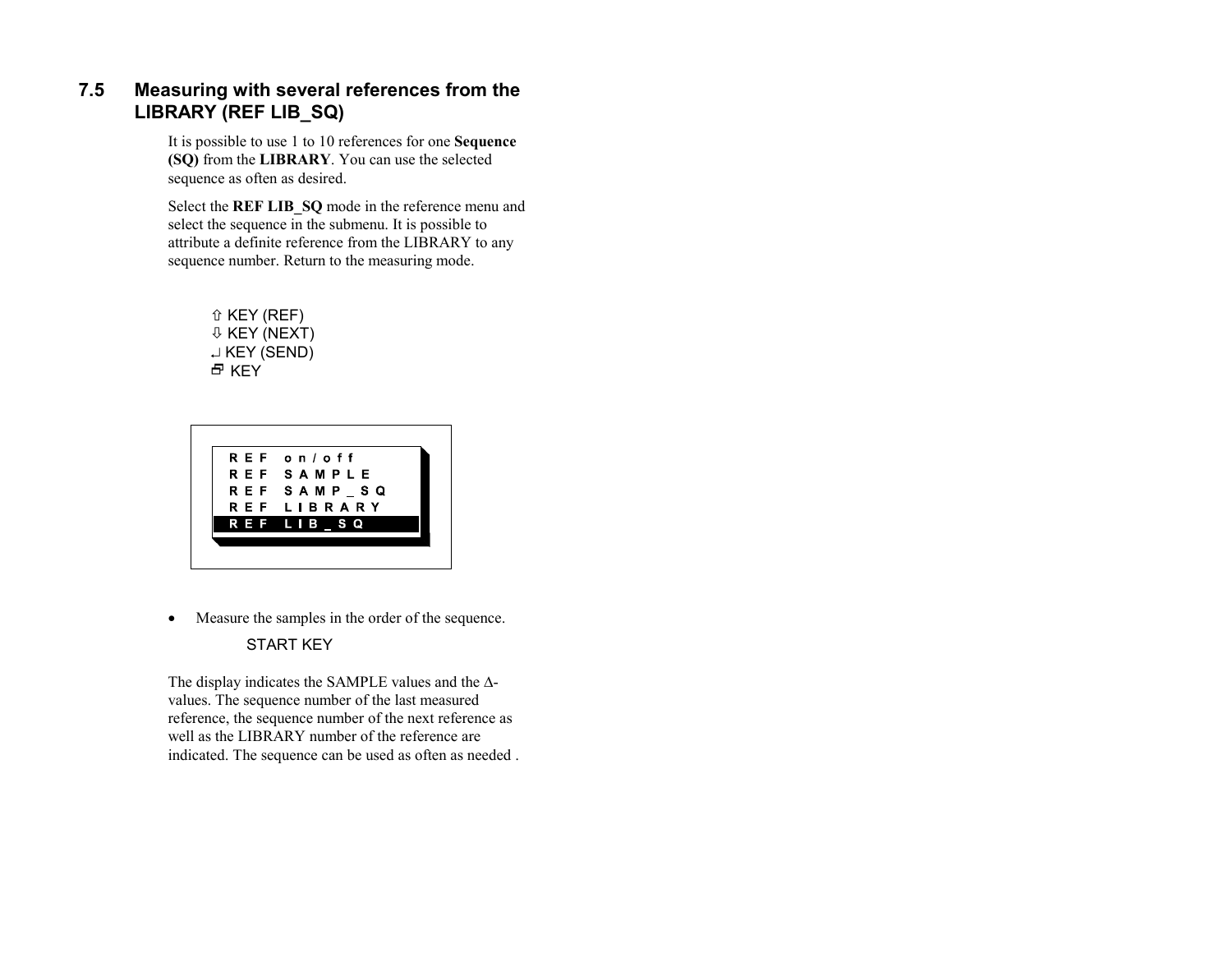# **8. Working with the REF LIBRARY**

# **8.1 Entering references**

You can enter up to 500 references in the **REF LIBRARY** mode of the main menu.

> <sup>日</sup> KEY - KEY (NEXT) ↵ KEY (SEND)





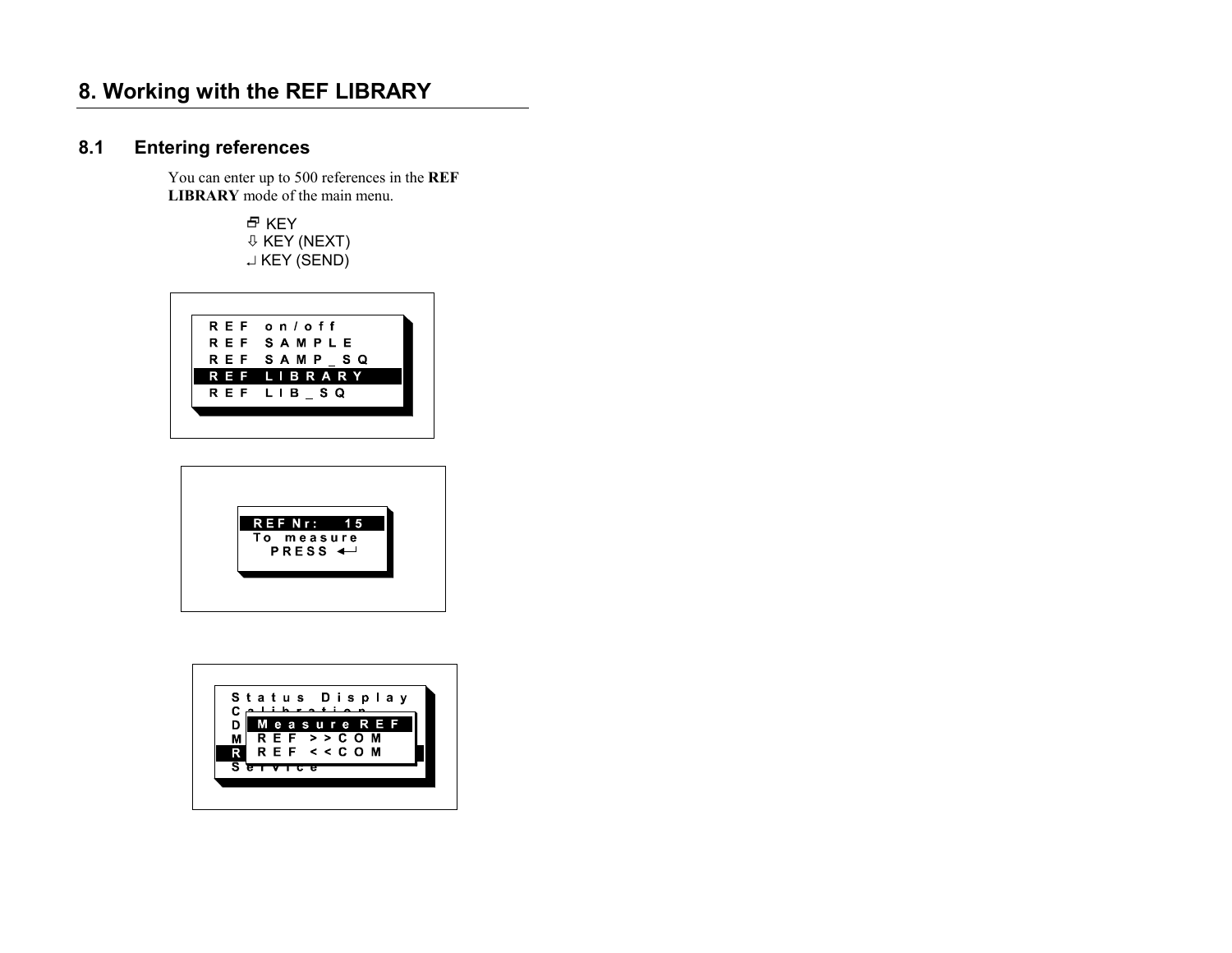The measured references are numbered chronologically. The  $\hat{U}$  KEY (REF) and  $\hat{U}$  KEY (NEXT) allow you to select precise reference numbers. This enables you to enter the references in an organized manner.

### **8.2 Transmission of data reference to DCI Datacolor Tools software**

The reference data memorized in the MF45 **cannot** be transmitted to Datacolor Tools. The unit must be tethered to Datacolor Tools, to save the measurements into the Datacolor Tools database.

Before transmitting, it is necessary to adopt the data format corresponding to the software in the main menu (**binary format, DCI or XYZ**).

Adjustments and transmission are made with the following keys. Data transfer is made in the **REF >> COM** mode.

> <sup>日</sup> KEY - KEY (NEXT) ↵ KEY (SEND)  $\hat{U}$  KEY (REF)

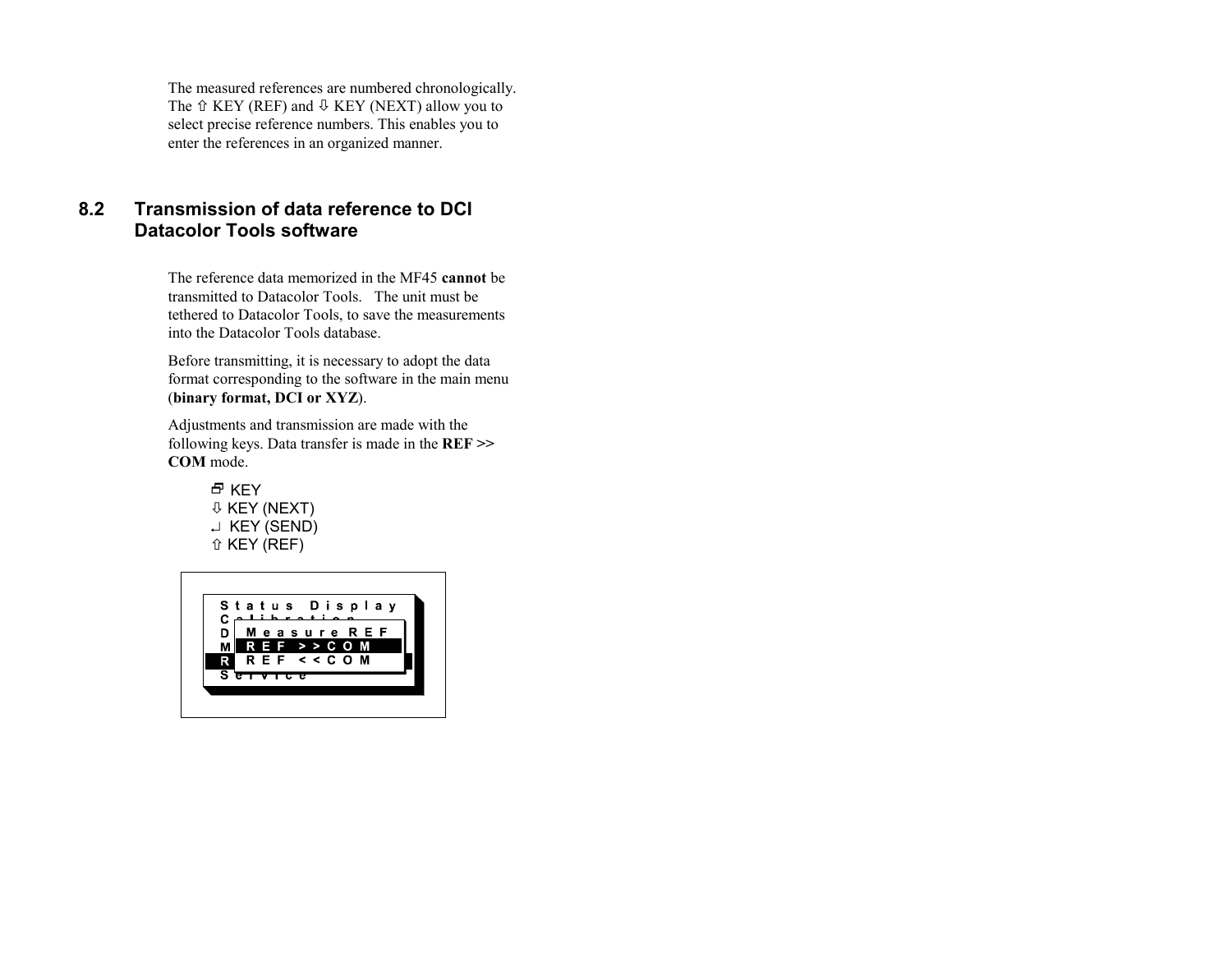# **9. Reset switch**

Functional failure of the micro-processor due to outer electromagnetic fields will seldom occur. Should this happen, however, unreadable signs will appear in the display.

You can immediately correct the failure with the reset switch. This switch is located in a hole on the bottom plate and must be pushed with a pointed tool or pencil.

Stored values are not deleted by this reset procedure.

# **10. Data formats**

The Microflash 45 has three different data formats; **BINARY, DCI and XYZ**. The data format is selected in the **main menu** under **Mode**.



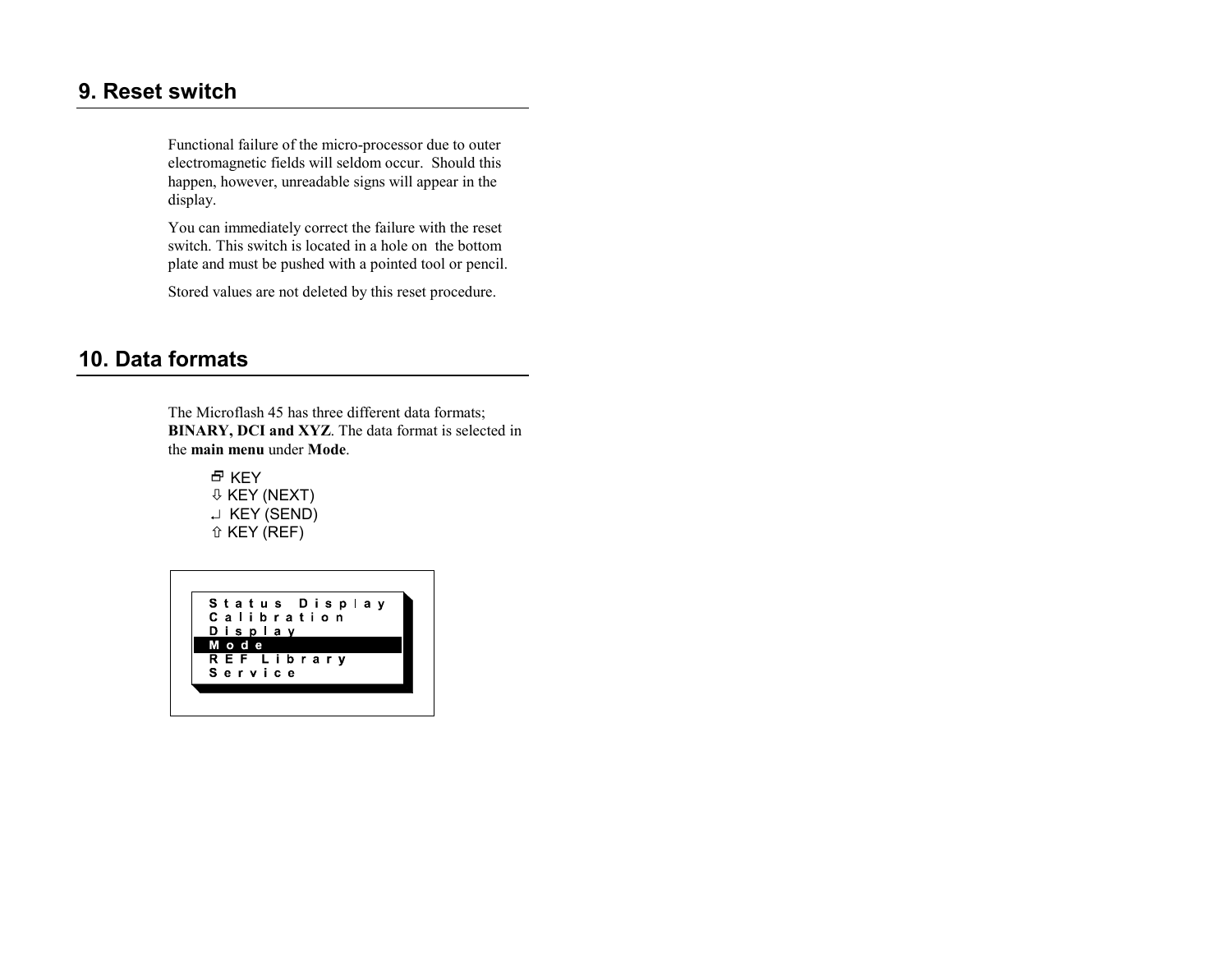# **10. Data formats**

This is the COM protocol setting to connect to

Datacolor Tools software.

| <b>ILLUMINANT</b><br><b>ANGLE</b><br><b>COM MODE</b> | D <sub>65</sub><br>$10^{\circ}$<br>MAN |
|------------------------------------------------------|----------------------------------------|
|                                                      |                                        |
| <b>COM PROTOC.</b>                                   | DCI                                    |
| LANGUAGE                                             | <b>ENG</b>                             |

| <b>ILLUMINANT</b> | D <sub>65</sub> |
|-------------------|-----------------|
| ANGLE             | $10^{\circ}$    |
| COM MODE          | MAN             |
| <b>COM PROTOC</b> | <b>BIN</b>      |
|                   | DCI             |
|                   | XYZ             |
| LANGUAGE          | <b>ENG</b>      |

The selected data format is indicated in the main menu under Status display.

The data formats have the following structure.

# **BINARY (BIN)**

All data is transferred in binary format (4800 BAUD, 8 data bits, no parity, 1 stop bit). The length of one data set is 12 bytes + number of measured values x 2 bytes (depends on the selected display mode).

**In case of transmission of an INTEGER, the first byte transmitted is the MSB. The following byte is the LSB.**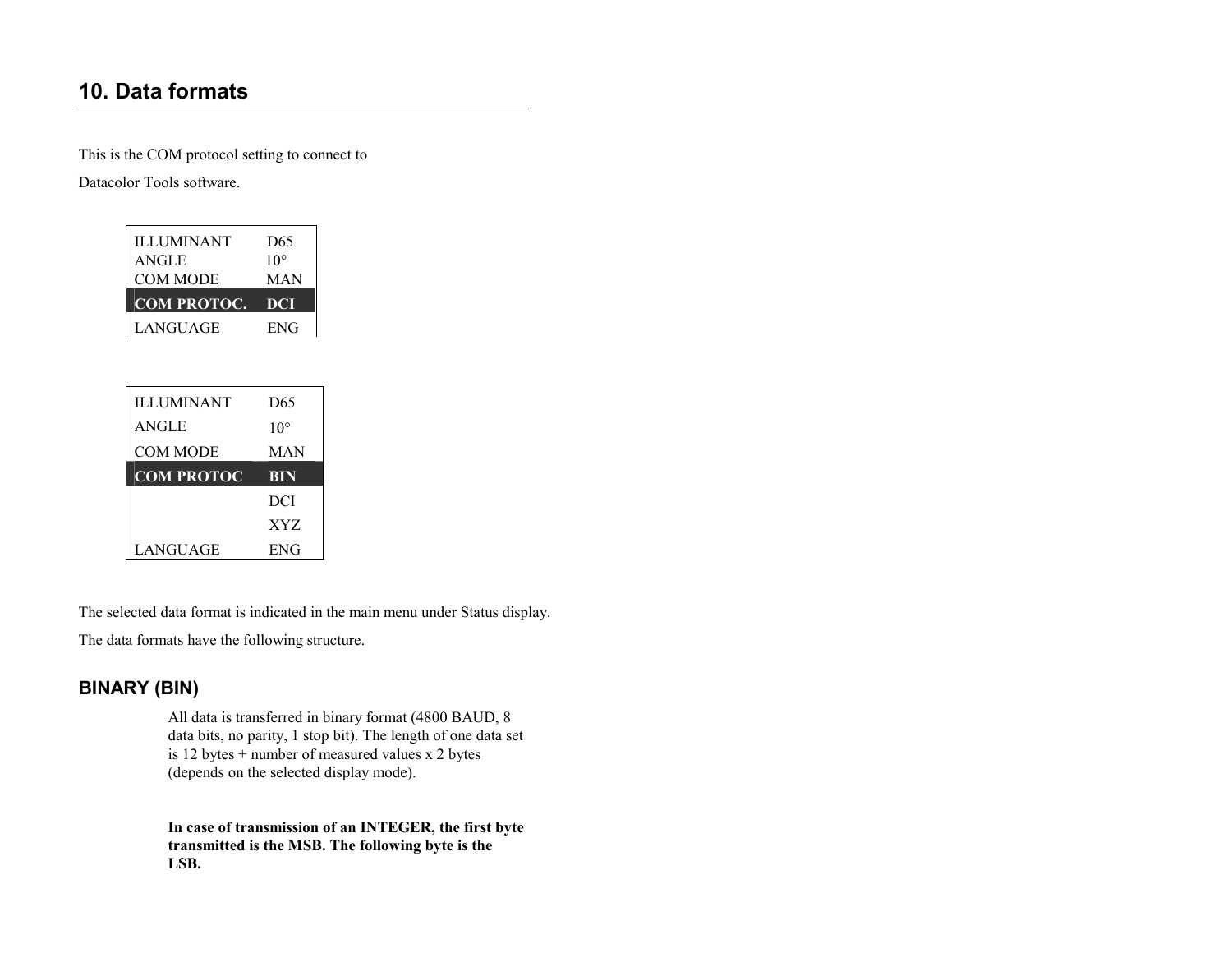#### **One data set consists of:**

| Byte No.       | <b>Contents</b>        | <b>Value</b> (range of |  |  |
|----------------|------------------------|------------------------|--|--|
|                |                        | values)                |  |  |
|                | Start byte             | 0xAA                   |  |  |
| $\overline{c}$ | $\#$ of transmitted    |                        |  |  |
|                | bytes (nbYTES)         | $0x0C$ bis $0xFF$      |  |  |
| $3+4$          | ID of the device       | $0x2009$ bis $0x2011$  |  |  |
| $5+6$          | software version       | $0x0000$ bis $0x$ FFFF |  |  |
| 7              | illuminant/observer    | $0x00$ bis $0xFF$      |  |  |
| 8              | $#$ of measured values | $0x01$ bis $0xFF$      |  |  |
| 9              | measurement mode       | $0x00$ bis $0xFF$      |  |  |
| 10             | no function            | $0x00$ bis $0xFF$      |  |  |
| $11+12$        | measured value 1       | $0x0000$ bis $0xFFFF$  |  |  |
| $13+14$        | measured value 2       | $0x0000$ bis $0xFFFF$  |  |  |
| $(n-1)+n$      | Checksum of all bytes  | $0x0000$ bis $0xFFFF$  |  |  |

#### **START BYTE:**

0xAA

### **NUMBER OF TRANSMITTED BYTES:**

Defines how many bytes including the start byte and CHECKSUM are transmitted (between 16 and 94 bytes).

#### **ID OF THE DEVICE:**

Contains the serial number and the version: 8201: SP 820 Standard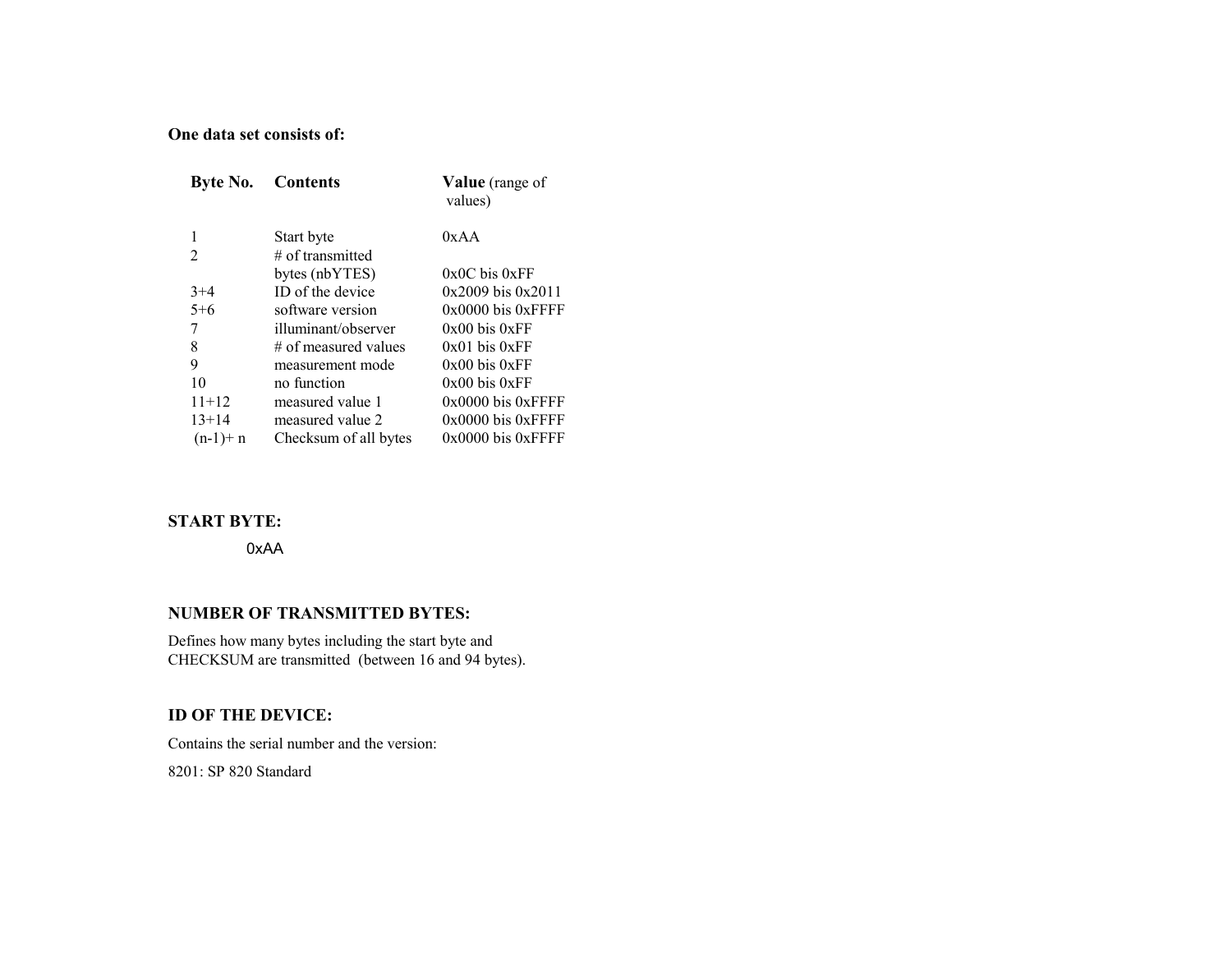#### **SOFTWARE VERSION:**

Contains the software version e.g. 100 for version no. 1.00.

#### **ILLUMINANT / OBSERVER:**

Displays the selected illuminant/observer combination

|   | D65 $2^{\circ}$ :  | 0X00 |
|---|--------------------|------|
|   | D65 $10^{\circ}$ : | 0X01 |
|   | D50 $2^{\circ}$ :  | 0X02 |
|   | D50 $10^{\circ}$ : | 0X03 |
| C | $2^{\circ}$ :      | 0X04 |
| C | $10^{\circ}$ :     | 0X05 |
| A | $2^{\circ}$ :      | 0X06 |
|   | $10^{\circ}$ :     | 0X07 |

#### **NUMBER OF MEASURED VALUES:**

Contains the number of transmitted values:

- XYZ: 3 values  $(X, Y, Z)$  / 6 values  $(X, Y, Z \Delta X, \Delta Y, \Delta Z)$
- Yxy: 3 values  $(Y, x, y)$  / 6 values  $(X, x, y \Delta Y, \Delta x, \Delta y)$
- L\*a\*b\*: 3 values (L\*, a\*, b\*) / 7 values (L\*, a\*, b\*, $\Delta L^*$ ,  $\Delta a^*$ , ∆b\*, ∆E\*ab )
- L\*C\*h\* ab: 3 values (L\*, C\*ab, h\*ab) / 7 values (L\*, C\*, h\*, $\Delta L^*$ , ∆C\*, ∆h\*, ∆E\*ab )
- L\*u\*v\*: 3 values (L\*, u\*, v\*) / 7 values (L\*, u\*, v\*,  $\Delta L^*$ ,  $\Delta u^*$ ,  $\Delta v^*$ ,  $\Delta E^*$ uv )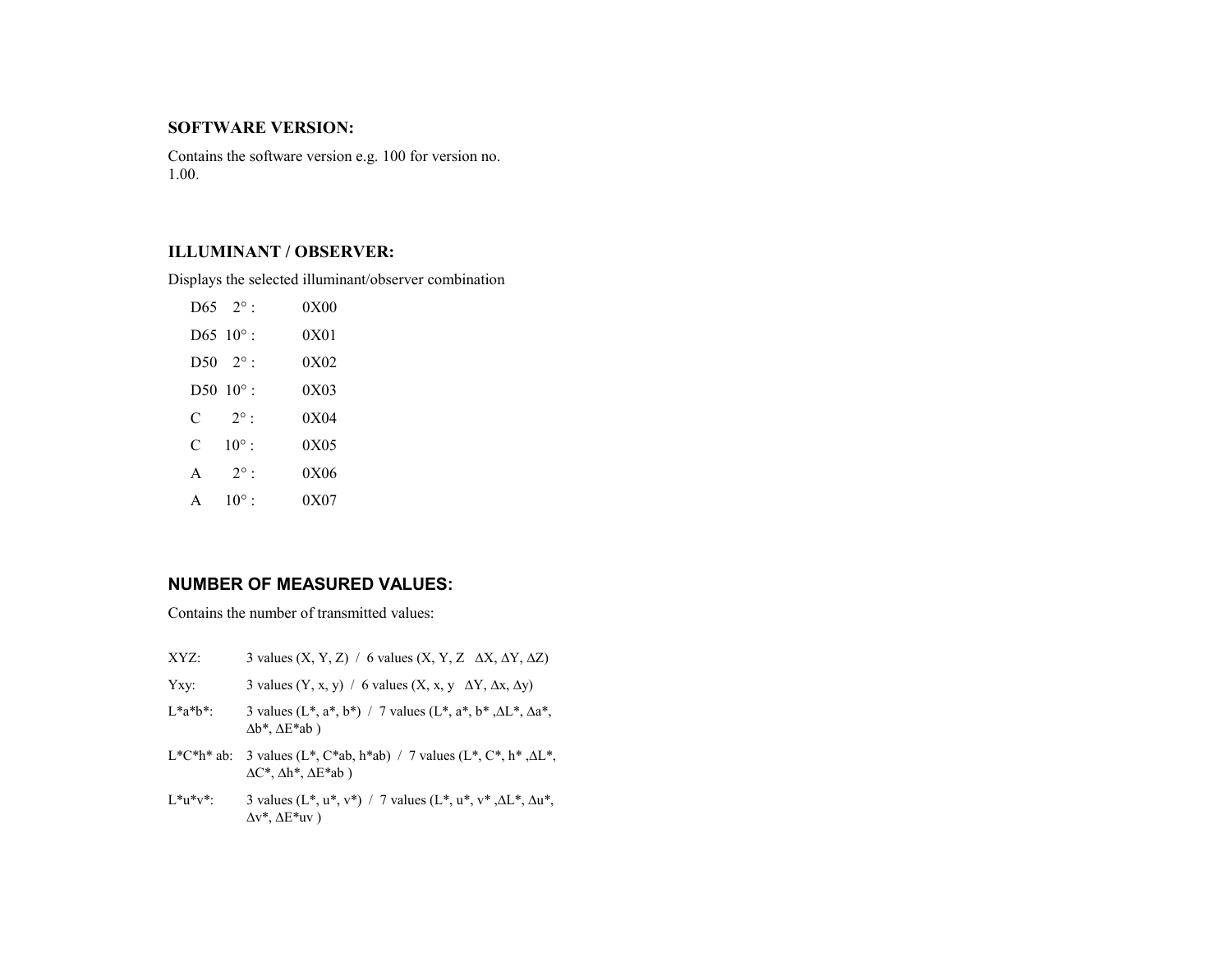|                                                | L*C*h* uv: 3 values (L*, C*uv, h*uv) / 7 values (L*, C*, h*, $\Delta L^*$ ,<br>$\Delta C^*$ , $\Delta h^*$ , $\Delta E^*$ uv) |  |  |  |  |
|------------------------------------------------|-------------------------------------------------------------------------------------------------------------------------------|--|--|--|--|
| Graph:                                         | 41 values (R[380nm]  R[780nm])                                                                                                |  |  |  |  |
| Remission:                                     | 41 values ( $R[380nm]$ $R[780nm]$ ) / 92 values<br>$(\Delta R[380nm] \Delta R[780nm])$                                        |  |  |  |  |
| $WB/GB$ :                                      | 3 values (WB, WCIE, GB) / 6 values (WB, WCIE, GB,<br>$\triangle$ WB, $\triangle$ WCIE, $\triangle$ GB)                        |  |  |  |  |
| METAMERIE3 values (M(D65,A), M(D50,A), M(C,A)) |                                                                                                                               |  |  |  |  |

## **MEASUREMENT MODE:**

Contains the information on the selected measurement mode.

| XYZ:             | 0x01 |
|------------------|------|
| Yxy:             | 0x02 |
| $L^*a^*b^*$      | 0x03 |
| $L^*C^*h^*$ ab:  | 0x04 |
| $L^*u^*v^*$ :    | 0x05 |
| $L^*C^*h^*$ uv:  | 0x06 |
| Graph:           | 0x07 |
| Remission:       | 0x08 |
| $WB/GB$ :        | 0x09 |
| <b>METAMERIE</b> | 0x0A |

## **NO FUNCTION:**

Empty space for future versions.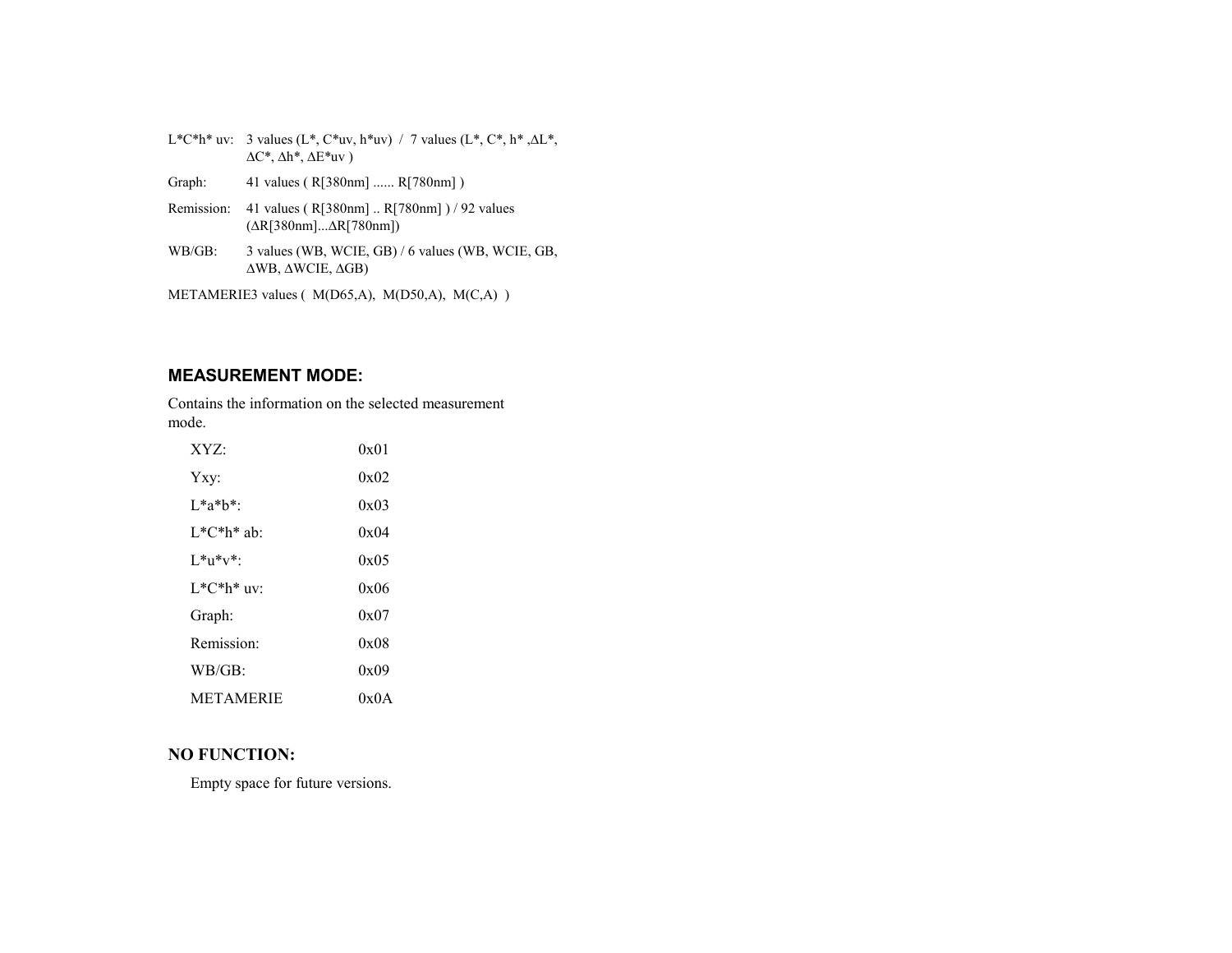#### **MEASURED VALUES:**

The measured values are transmitted as a SIGNED<br>INTEGER of 2 bytes (the 15<sup>th</sup> byte is the sign bit).

Floating point numbers are transmitted by multiplication of the origin number by 100.

100, 1000 bzw. 10000.

| XYZ:            | $*100$                                                                                           |
|-----------------|--------------------------------------------------------------------------------------------------|
| $xyY$ :         | $Y * 100$ , $x * 1000$ , $y * 1000$ , $\Delta Y *$<br>100, $\Delta x * 1000$ , $\Delta y * 1000$ |
| $L^*a^*b^*$ :   | $*100$                                                                                           |
| $L^*C^*h^*$ ab: | $*100$                                                                                           |
| $L^*u^*v^*$ :   | $*100$                                                                                           |
| $L^*C^*h^*$ uv: | $*100$                                                                                           |
| Graph:          | $*10000$                                                                                         |
| Remission:      | $*10000$                                                                                         |
| $WB/GB$ :       | $*100$                                                                                           |
| METAMERIE: *100 |                                                                                                  |

E.g. a X value of 89.53 is transmitted as an INTEGER number 8953.

Or a remission value of 0.7492 is transmitted as anINTEGER number 7492.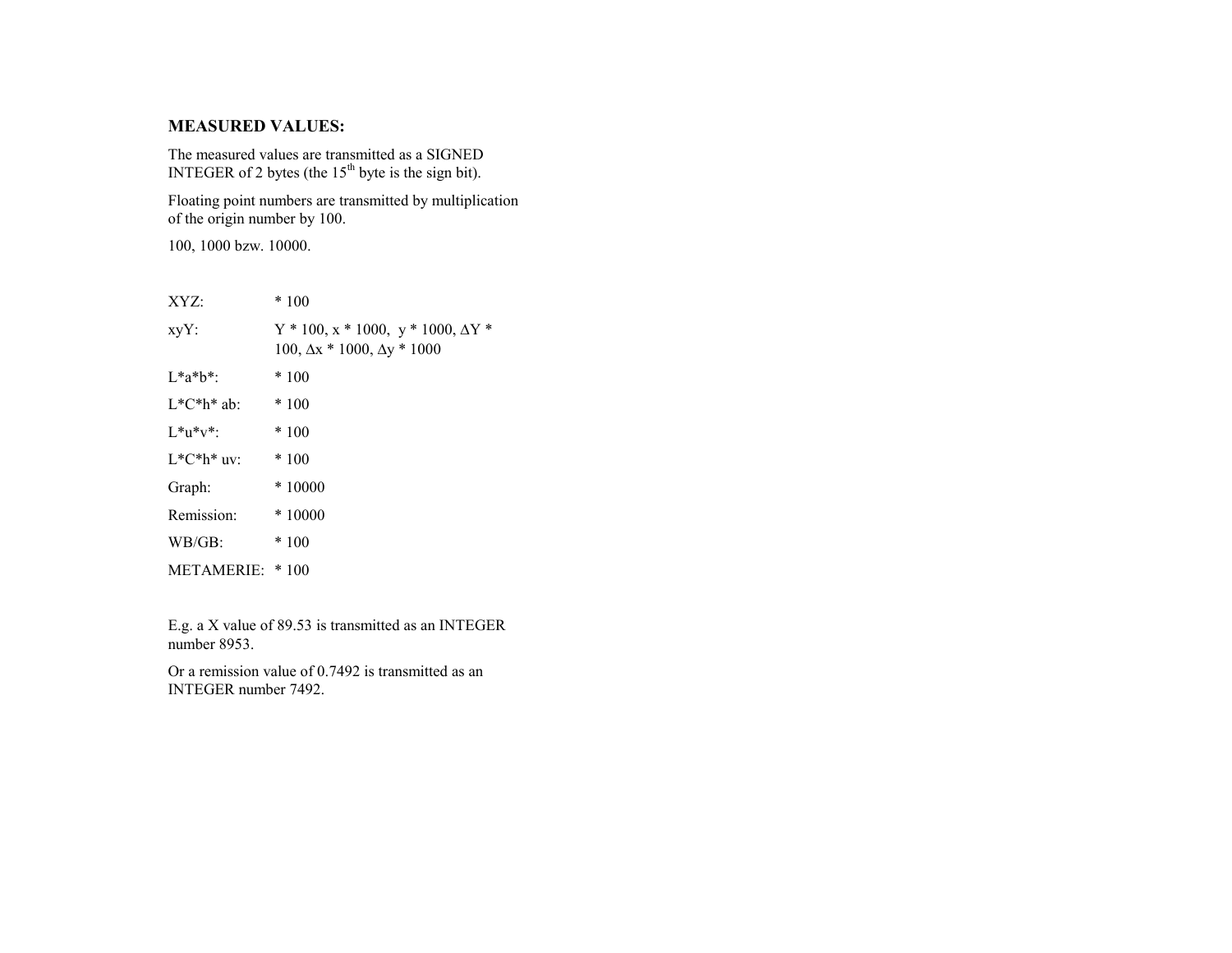# **CHECKSUM:**

The checksum is the addition of all transmitted bytes (excluding the checksum bytes).

BYTE1 + BYTE2 + BYTE3 ..... ......BYTEn-1 + BYTEn  $=$  CHECKSUM

#### **XYZ Data format**

All data is transferred in binary format (4800 BAUD, 8 bits, no parity, 1 stop bit). The length of one data set is 18 bytes.

In case of transmission of an INTEGER, the first byte transmitted is the MBS. The following byte is the LSB.

#### **One data set consists of:**

|  | Byte No: | Contents | Value (range of value) |
|--|----------|----------|------------------------|
|--|----------|----------|------------------------|

|         | Start byte            | 0xAA                   |
|---------|-----------------------|------------------------|
| 2       | $\#$ of transmitted   |                        |
|         | bytes (nBYTES)        | $0x0C$ bis $0xFF$      |
| $3+4$   | ID of the device      | $0x2009$ bis $0x2011$  |
| $5+6$   | Software version      | $0x0000$ bis $0xF$ FFF |
| 7       | Illuminant/observer   | $0x00$ bis $0xFF$      |
| 8       | # of measured values  | $0x01$ bis $0xFF$      |
| $9+10$  | No function           | $0x00$ bis $0xFF$      |
| $11+12$ | X-value               | $0x0000$ bis $0x$ FFFF |
| $13+14$ | Y-value               | $0x0000$ bis $0x$ FFFF |
| $15+16$ | Z-value               | $0x0000$ bis $0x$ FFFF |
| $17+18$ | Checksum of all bytes | $0x0000$ bis $0xF$ FFF |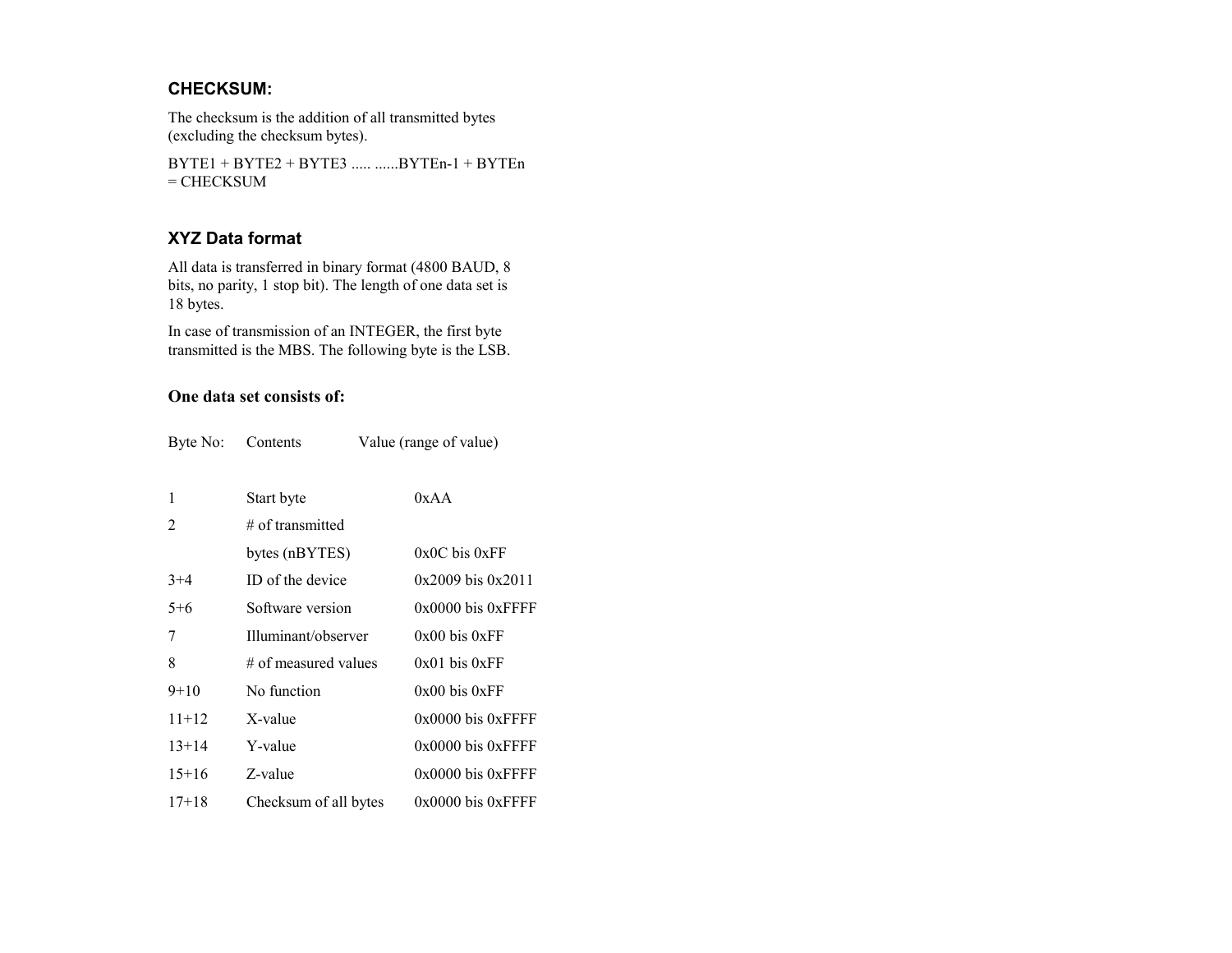#### **START BYTE:**

 $0xAA$ 

#### **NUMBER OF TRANSMITTED BYTES:**

Defines how many bytes including the Start byte andCHECKSUM are transmitted (always 18 bytes).

#### **ID OF DEVICE:**

Contains the serial number and the version:

8201: SP 820 standard

#### **SOFWARE VERSION:**

Contains the version number of the software e.g. 100 for version no. 1.00.

#### **ILLUMINANT/OBSERVER**

Contains the information of the selected measuring mode.

| $D65 \quad 2^{\circ}$ : |                | 0X00 |
|-------------------------|----------------|------|
| D65 $10^{\circ}$ :      |                | 0X01 |
| D50 $2^{\circ}$ :       |                | 0X02 |
| D50 $10^{\circ}$ :      |                | 0X03 |
| C                       | $2^{\circ}$ :  | 0X04 |
| C                       | $10^{\circ}$ : | 0X05 |
| A                       | $2^{\circ}$ :  | 0X06 |
| А                       | $10^{\circ}$   | 0X07 |

#### **NUMBER OF MEASURED VALUES:**

Contains the number of transmitted values (always 3).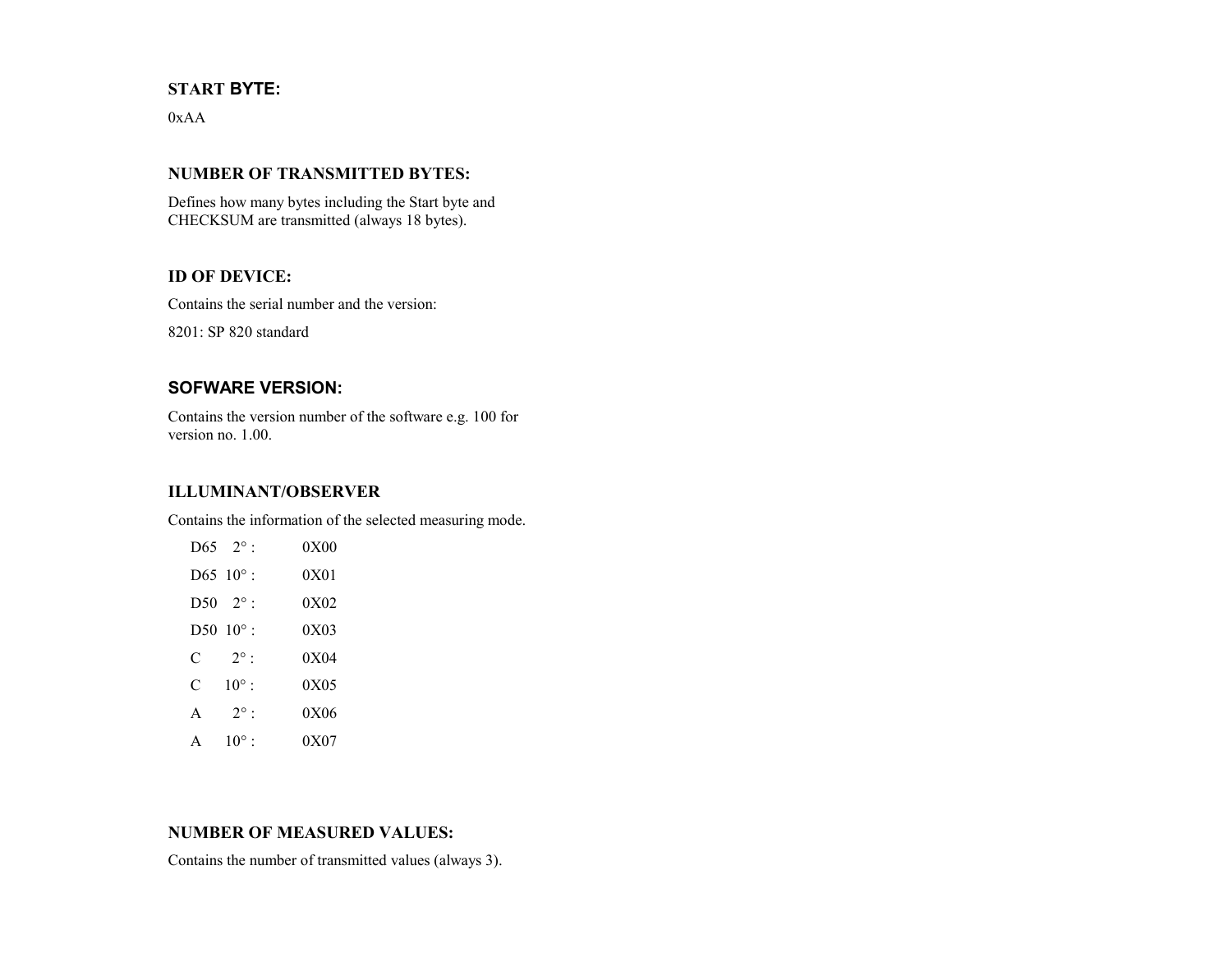#### **NO FUNCTION:**

Empty space for future versions.

#### **MEASURED VALUES:**

The measured values are transmitted as a SIGNED INTEGER of 2 bytes (the  $15<sup>th</sup>$  bit is the sign bit).

Floating point numbers are transmitted by multiplication of the origin by 100.

XYZ \* 100

E.g. a X-value of 89.53 is transmitted as an INTEGER number 8953.

#### **CHECKSUM:**

The checksum is the addition of all transmitted bytes (excluding the checksum bytes).

 $BYTE1 + BYTE2 + BYTE3$  ..... ...... $BYTEn-1 + BYTEn$ = CHECKSUM

#### **Data transmission (for automatic measurements, triggered by the PC)**

The MF45 can receive commands from a computer through the bi-directional interface, allowing automizing of the measuring procedure.

Data is transmitted in binary form (4800 BAUD, 8 Data bit, no parity bit, 1 Stop bit).

#### **The following data is expected:**

Byte No.: Content Value for e.g.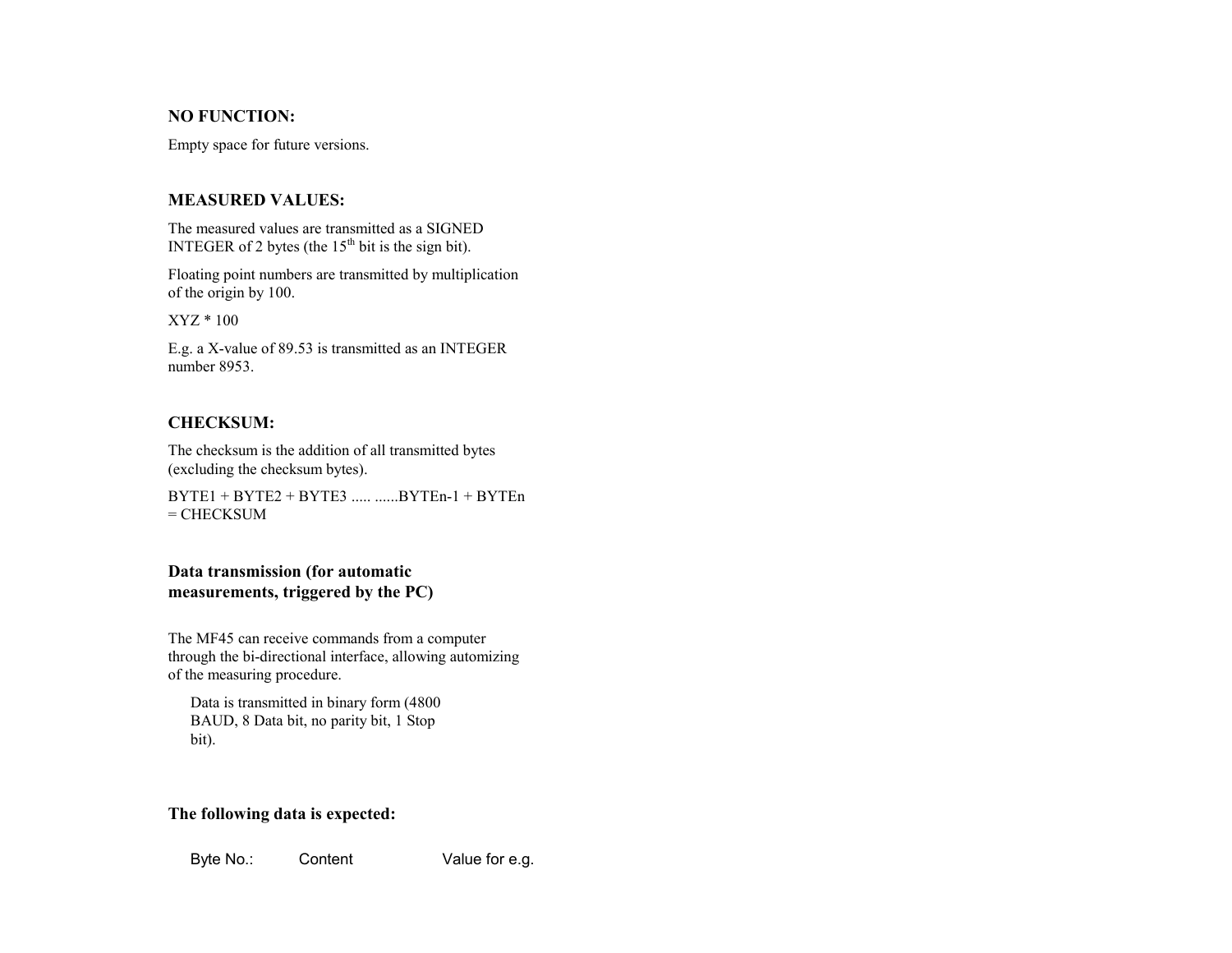| 1   | Start byte 1 | 0xAA          |
|-----|--------------|---------------|
| - 2 | Start byte 2 | 0x55          |
| -3  | Command      | 0x00 bis 0xFF |
|     | Stop byte    | 0xAA          |

## **COMMAND:**

The command is transmitted as an UNSIGNED CHAR with a length of 1 byte:

| 0x01:    | Measurement    |
|----------|----------------|
| $0x10$ : | Illuminant A   |
| 0x11:    | Illuminant C   |
| 0x12:    | Illuminant D50 |
| $0x13$ : | Illuminant D65 |
| 0x14     | Observer 2°    |
| 0x15     | Observer 10°   |

The maximum allowable time between byte 1 and byte 4 is 80 ms (Timeout!)